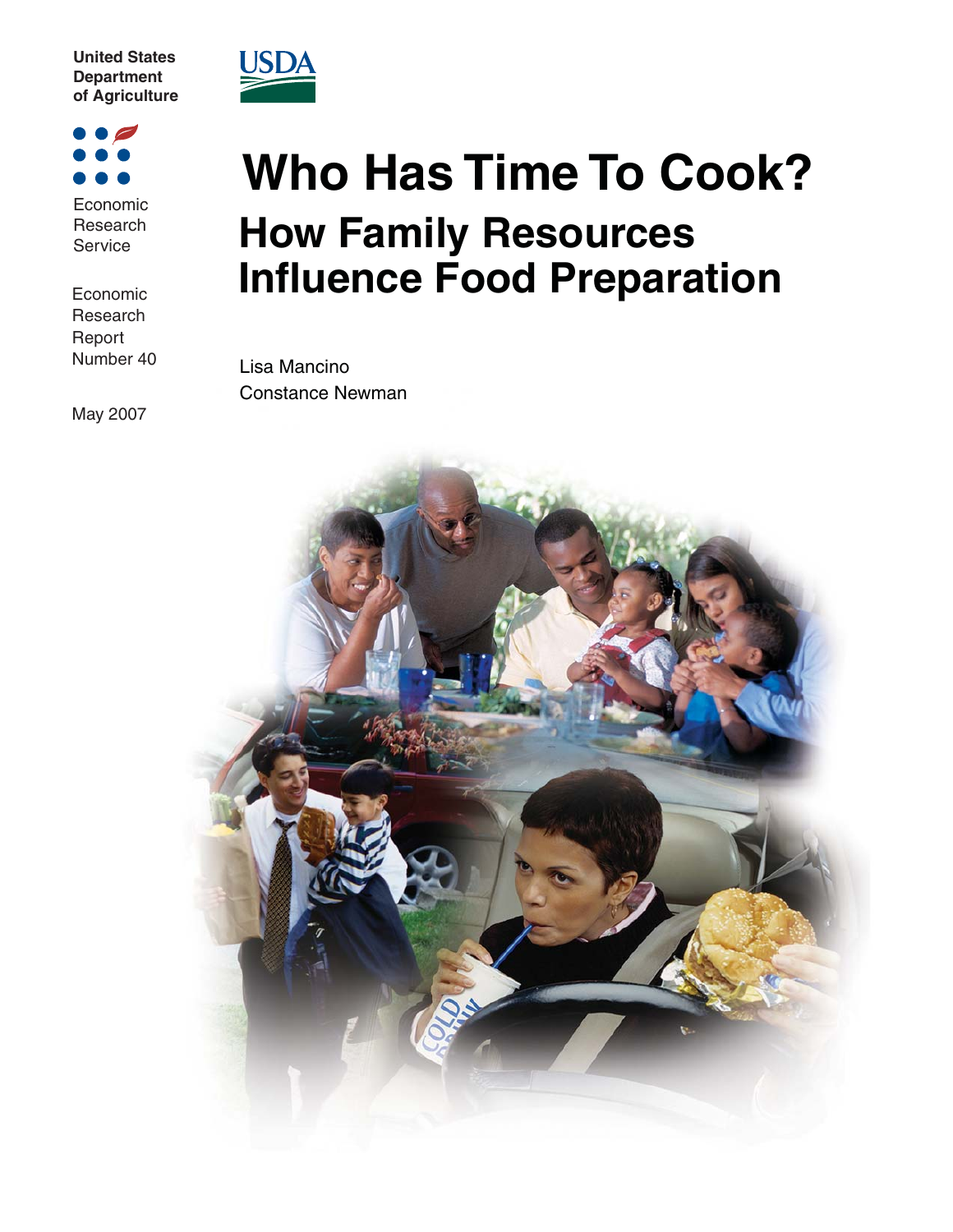

# **b**. **l**. **l. c l. c l. c l. c l. c l. c d Visit Our Website To Learn More!**

You can find additional information about ERS publications, databases, and other products at our website.

## **National Agricultural Library Cataloging Record:**

Mancino, Lisa

 Who has time to cook? : how family resources influence food preparation. (Economic research report (United States. Dept. of Agriculture.

Economic Research Service) ; no. 40)

- 1. Cookery—United States.
- 2. Food consumption—United States.
- 3. Time management—United States.
- 4. Socioeconomic status.
- 5. Food relief—United States.

I. Newman, Constance.

II. United States. Dept. of Agriculture. Economic Research Service.

III. Title.

HV696.F6

Photo credit: DigitalVision and PhotoDisc.

The U.S. Department of Agriculture (USDA) prohibits discrimination in all its programs and activities on the basis of race, color, national origin, age, disability, and, where applicable, sex, marital status, familial status, parental status, religion, sexual orientation, genetic information, political beliefs, reprisal, or because all or a part of an individual's income is derived from any public assistance program. (Not all prohibited bases apply to all programs.) Persons with disabilities who require alternative means for communication of program information (Braille, large print, audiotape, etc.) should contact USDA's TARGET Center at (202) 720-2600 (voice and TDD).

To file a complaint of discrimination write to USDA, Director, Office of Civil Rights, 1400 Independence Avenue, S.W., Washington, D.C. 20250-9410 or call (800) 795-3272 (voice) or (202) 720-6382 (TDD). USDA is an equal opportunity provider and employer.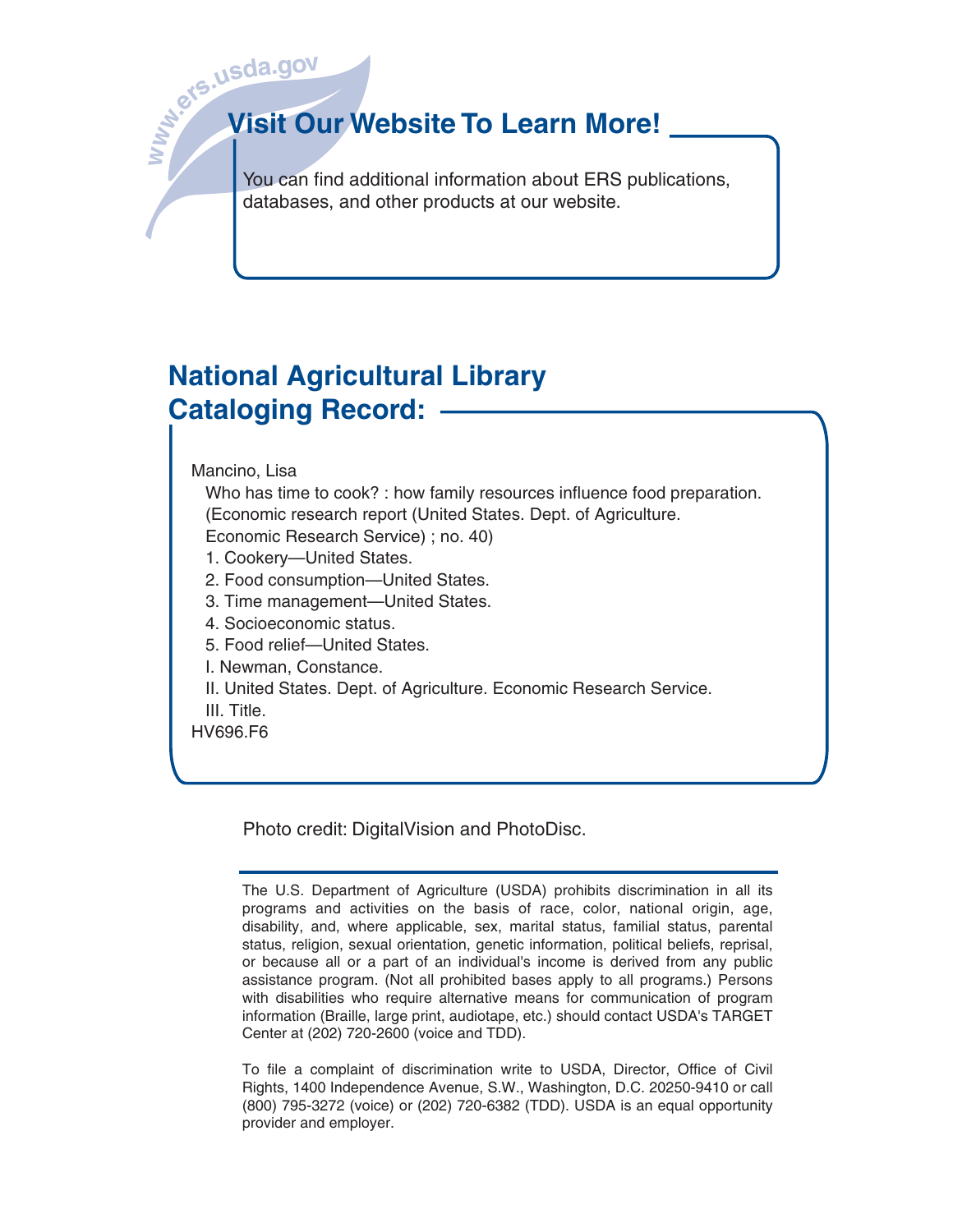

**United States Department of Agriculture** 

**Economic Research Report Number 40**

**May 2007**



**www.ers.usda.gov** 

## **Who Has Time To Cook?**

## **How Family Resources Influence Food Preparation**

## **Lisa Mancino and Constance Newman**

#### **Abstract**

Households participating in the Food Stamp Program are increasingly headed by a single parent or two working parents. As this trend continues, more low-income households may find it difficult to allocate the time needed to prepare meals that fit within a limited budget and meet dietary requirements. Using Tobit analysis of the 2003-04 American Time Use Survey (ATUS), this study finds that household time resources significantly affect how much time is allocated to preparing food. In fact, working full-time and being a single parent appear to have a larger impact on time allocated to food preparation than an individual's earnings or household income do. The results are relevant for the design of food assistance programs as well as for improving our understanding of how different family time resources affect consumption behavior.

**Keywords:** Food preparation, Tobit analysis, time use, Thrifty Food Plan

#### **Acknowledgments**

The authors greatly appreciate the thoughtful review suggestions from Charlene Kalenkoski, David Ribar, Andrea Carlson, Mark Lino, and Dean Joliffe. We also thank Linda Hatcher and Anne Pearl for editorial and design assistance.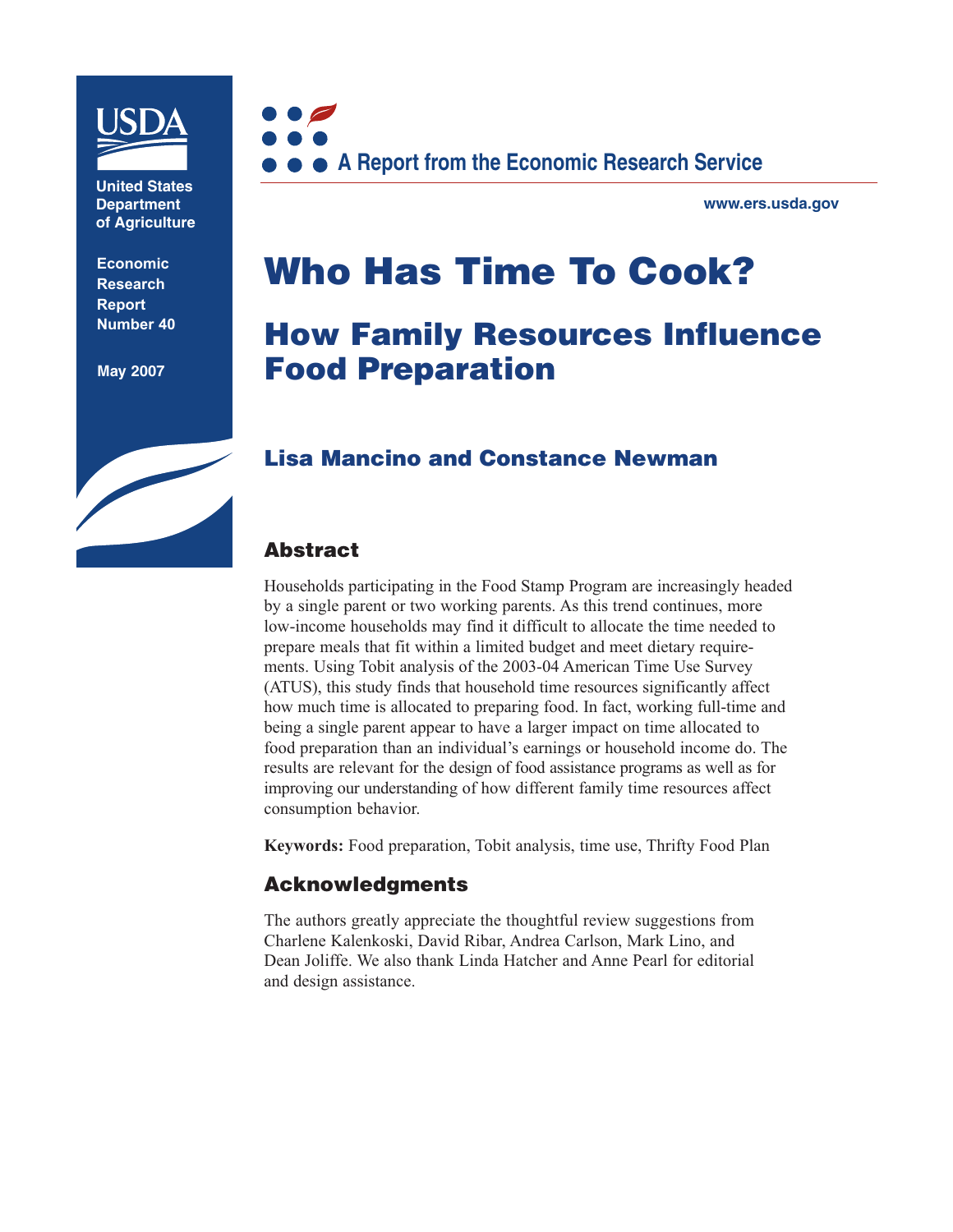## **Contents**

| So Many Choices, So Little Time: How Economic and<br>Sociodemographic Factors Influence the Way We |
|----------------------------------------------------------------------------------------------------|
|                                                                                                    |
| Modeling Time Use Decisions: Our Data and Econometric Approach5                                    |
|                                                                                                    |
|                                                                                                    |
|                                                                                                    |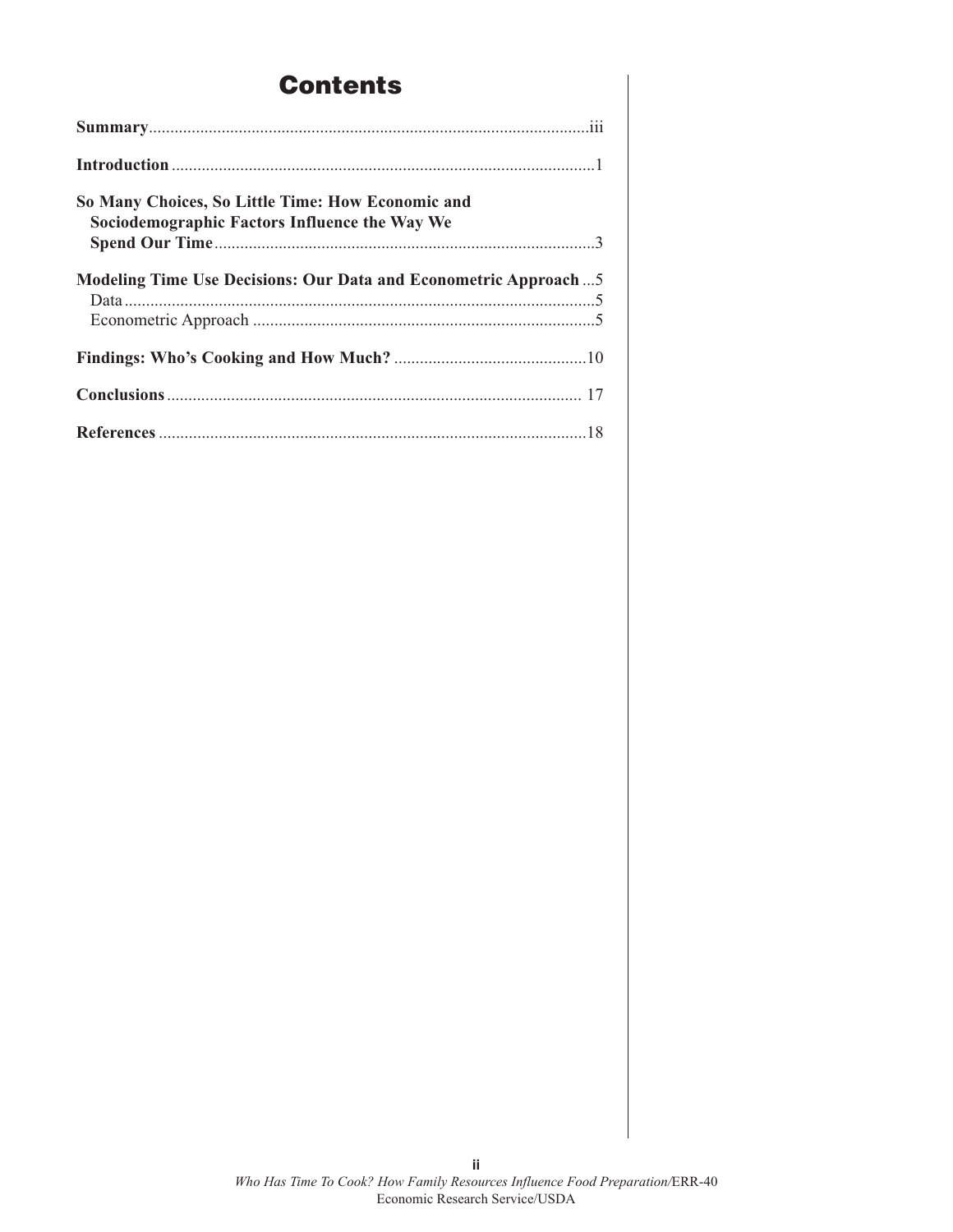## **Summary**

USDA uses the Thrifty Food Plan (TFP) to show Food Stamp Program participants how low-cost, healthy meals can be purchased with monthly food stamp benefits. When the TFP was first created in 1975, most families had a nonworking adult in the home who was likely to prepare meals from scratch. Today, however, an increasing number of low-income families have either a single working parent or two working parents. These households may spend less time preparing meals than was typical in the past. Recent efforts have been made to incorporate more convenient and commercially prepared foods into the TFP market basket. This research supports those efforts by showing how differences in family time resources can affect food preparation decisions.

#### **What Is the Issue?**

There is little information on how time resources influence time spent in preparing food. Thus, to understand if and how time use decisions vary with both time and monetary resources, this study estimates how the amount of time an individual spends daily in preparing food correlates with individual and household characteristics. Does the time allocated to preparing food vary systematically with income, wage rates, marital status, employment status, employment status of other household adults, and the number of children in a household?

#### **What Did the Project Find?**

Our study shows that characteristics, such as income, employment status, gender, and family composition, clearly affect food preparation decisions. This relationship is weakest among men, stronger among women, and strongest of all among full-time workers and single parents.

The relationship between personal characteristics and how much time men spend preparing food, especially low-income men, was unclear. Our results for men also contradict the hypothesis that lower household earnings mean more time preparing food. For both full-time employed and nonworking men, those with lower household income spend less time preparing food than do men in households with higher incomes.

Regardless of income and marital status, women spend more time preparing food than men do. Among women, time spent preparing food in the home falls with higher household income and more time working outside the home. Our estimates suggest that nonworking women spend just over 70 minutes per day preparing food, whereas women who work part-time spend 53-56 minutes per day and full-time working women spend 38-46 minutes per day preparing food.

Single women spend less time preparing food than do married or partnered women whether they are working or not. Single working women spend about 15 minutes less per day preparing food than do married or partnered working women. Single nonworking women spend approximately 30 minutes less per day cooking than do nonworking women who are married or have partners.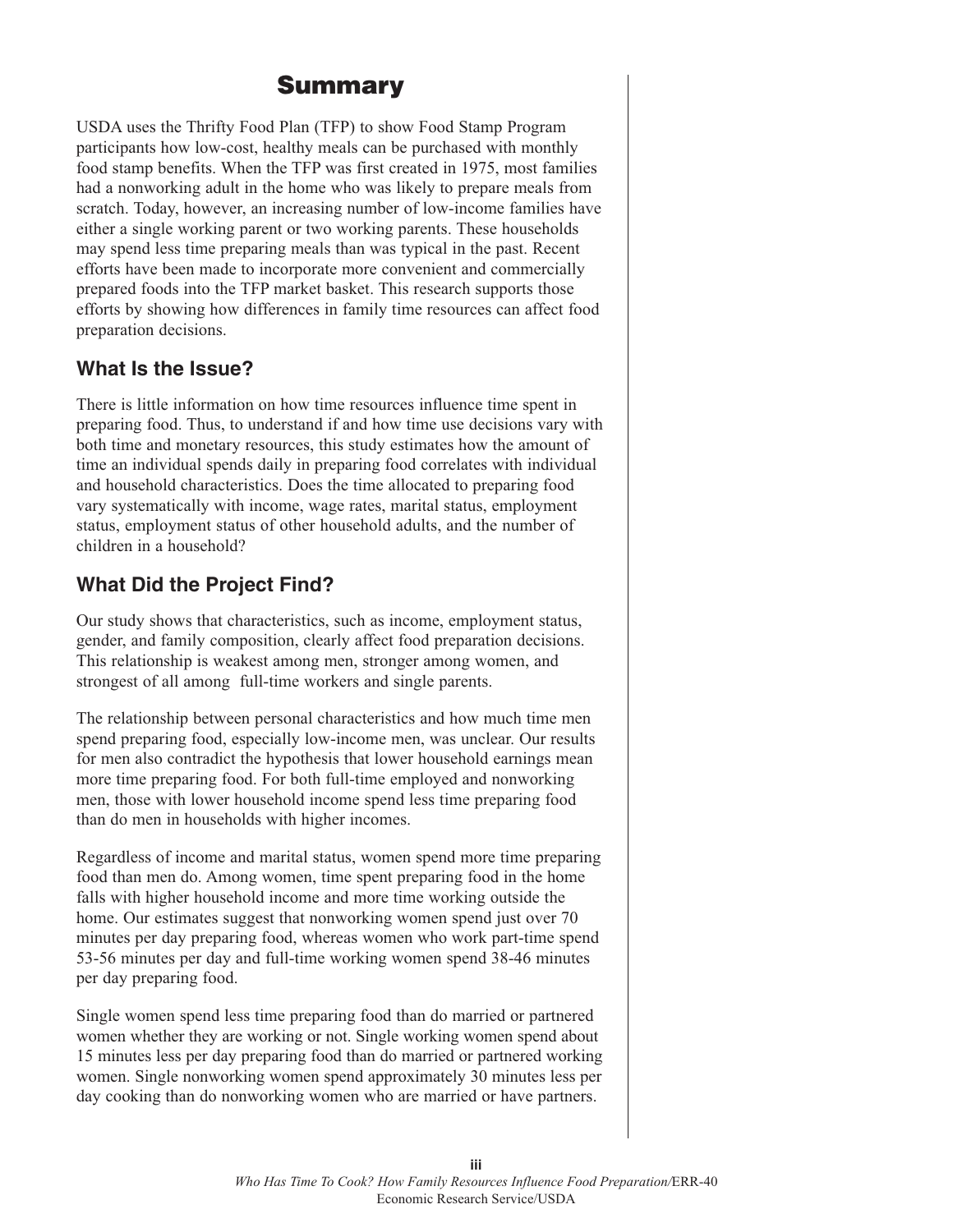Among low- and middle-income women, time spent preparing food does not decrease significantly with higher wage rates. Among higher income women, however, an increase in weekly earnings of \$100 would translate into 9 fewer minutes spent in preparing food per day.

Having more children who live in the household also increases the time a woman spends preparing food, suggesting that, among women, household time resources significantly affect the amount of time allocated to preparing food. In fact, working full-time and being a single parent appear to affect the time allocated to preparing food more than an individual's earnings or household income do.

Estimates of the time needed to follow recipes from the TFP range from 80 minutes a day to 16 hours a week. We find that many low-income households—those with two adults or those headed by a single parent that works less than 35 hours a week—allocate enough time for food preparation. However, our estimates also say that low-income women who work full-time spend just over 40 minutes per day and thus may have difficulties meeting the past plan's implied time requirements.

#### **How Was the Project Conducted?**

We use 2003-04 data from the American Time Use Survey and multivariate analysis to explore how time allocated to preparing food differs between low-income and higher income households. A household is defined as lowincome if total income equals 130 percent of the poverty line or less. We also run separate estimates based on gender and whether an individual works full-time (more than 35 hours in week), part-time (less than 35 hours a week, but in the labor force), or is not employed.

The dependent variable, time spent in food preparation, is the total minutes in a day spent in the following four activities:

- Preparing food and drinks, which includes cooking and in any way getting food and drink ready for consumption.
- Serving food and drinks, which includes activities like setting the table.
- Food and kitchen cleanup.
- Storing or putting away food and drinks.

We use a Tobit model because food preparation time in a single day is zero for many individuals. To account for the sample design, we use sampling weights to obtain representative parameter estimates and specify strata and clustering variables to increase their efficiency.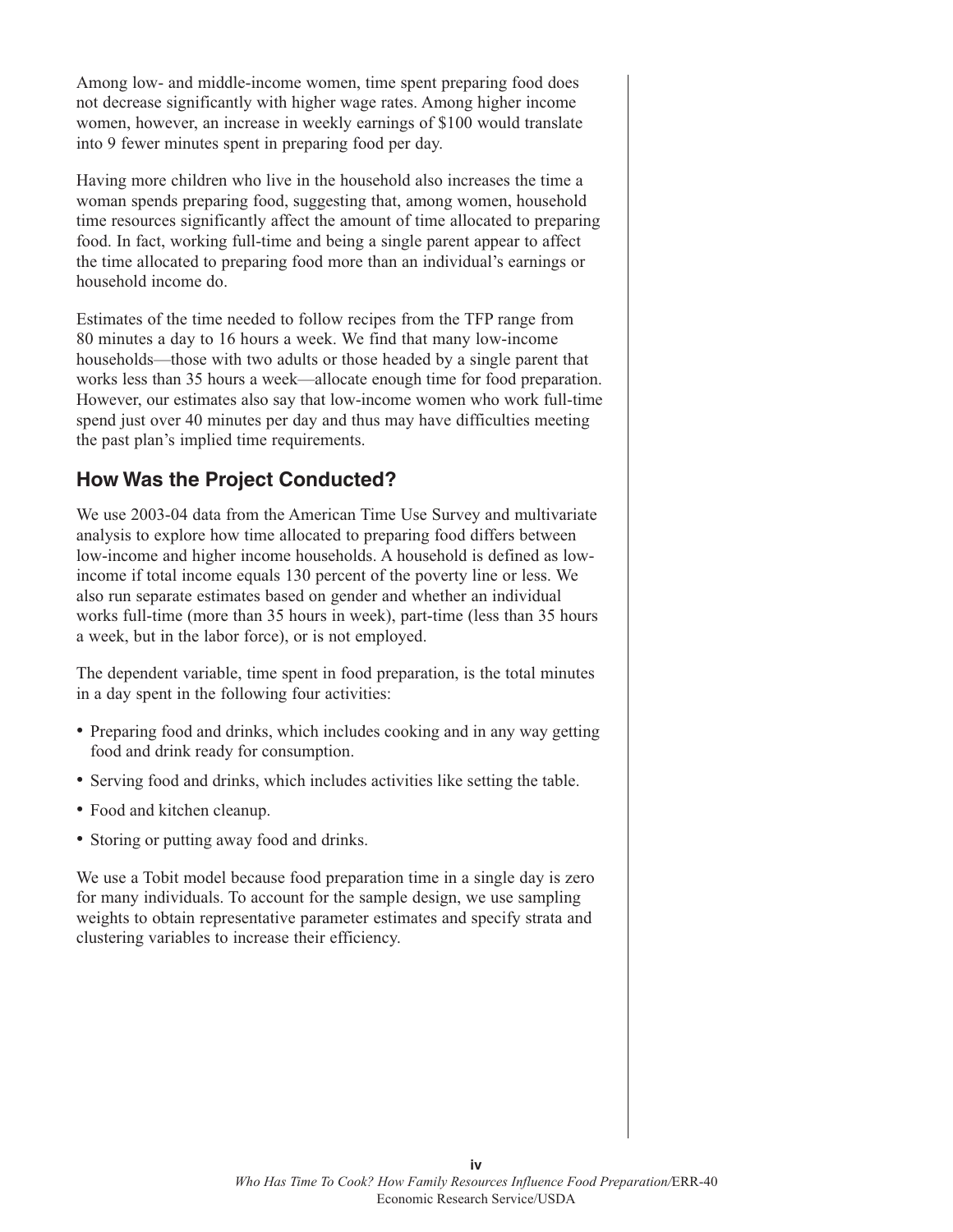## **Introduction**

To ensure access to nutritious food by low-income families, <sup>1</sup> the Food Stamp Program provides the Thrifty Food Plan (TFP) as a guide for how to purchase low-cost, healthy meals with food stamp benefits. Initially developed in 1975, the TFP is maintained by USDA's Center for Nutrition Policy and Promotion. CNPP determines the TFP with a model that uses data on the dietary intakes of low-income individuals and national average food prices to produce a theoretical food plan. The plan minimizes deviations from current dietary patterns while meeting nutrition requirements within a budget that does not exceed maximum food stamp benefits (Carlson et al., 2007). Because the data on the food people consume and the food they purchase are not directly linked, researchers must make assumptions about where food is purchased, in what form, and at what level of convenience or preparation. As a practice, they have assumed that all meals and snacks are prepared at home, often from scratch. To allow for more convenient and commercially prepared foods, the most recent TFP was created using a panel of experts to determine when these assumptions could be relaxed (Carlson et al., 2007).

However, there is little information on how much time people actually reserve for food preparation or how much time is needed to meet basic dietary requirements on a limited budget. Using a companion piece to the 1999 TFP that provides daily menus to conform with the TFP, *Recipes and Tips for Healthy, Thrifty Meals* (USDA, 2000), Rose (2004) estimates that it would require 16 hours a week to follow the suggested menus. Another study estimates that each of these recipes require an average of 40 minutes (Davis and You, 2006), where a typical weekly menu includes two dishes made from scratch each day. According to these estimates, the daily time required to meet dietary requirements within a family's maximum food stamp benefits could range from 80 minutes to 2½ hours per day.

A growing number of low-income families have either a single working parent or two working parents. Overall, wage earners have become more prevalent in the Food Stamp Program: In fiscal year 1990, 19 percent of food stamp recipient households had earnings, whereas in fiscal year 2005, 29 percent had earnings (Barrett, 2006). Also, single parents make up more than a third of all food stamp households. According to USDA's Food and Nutrition Service (FNS) (the agency that administers the Food Stamp Program), in fiscal year 2005, over 62 percent of food stamp households with children were headed by a single adult, representing 34 percent of all food stamp households (Barrett, 2006). As such, an increasing number of low-income families may find it difficult to allocate the time needed to prepare meals that would fit within the implied time budget of the TFP.

How much time one chooses to spend preparing food is likely to depend on both monetary and time resources. For example, the total time available to the household for food preparation will depend heavily on the number of adults in a household, how much time they all spend working in the labor force, and the number of children. Explicitly recognizing the importance of time as another household resource was first proposed by Vickery (1977). Two adults living in a household with only one person working full-time

<sup>1</sup>We use the terms "family" and "household" interchangeably. Although food stamp benefits and the TFP are defined in terms of family-level resources, much of the data used in this study are defined at the household level.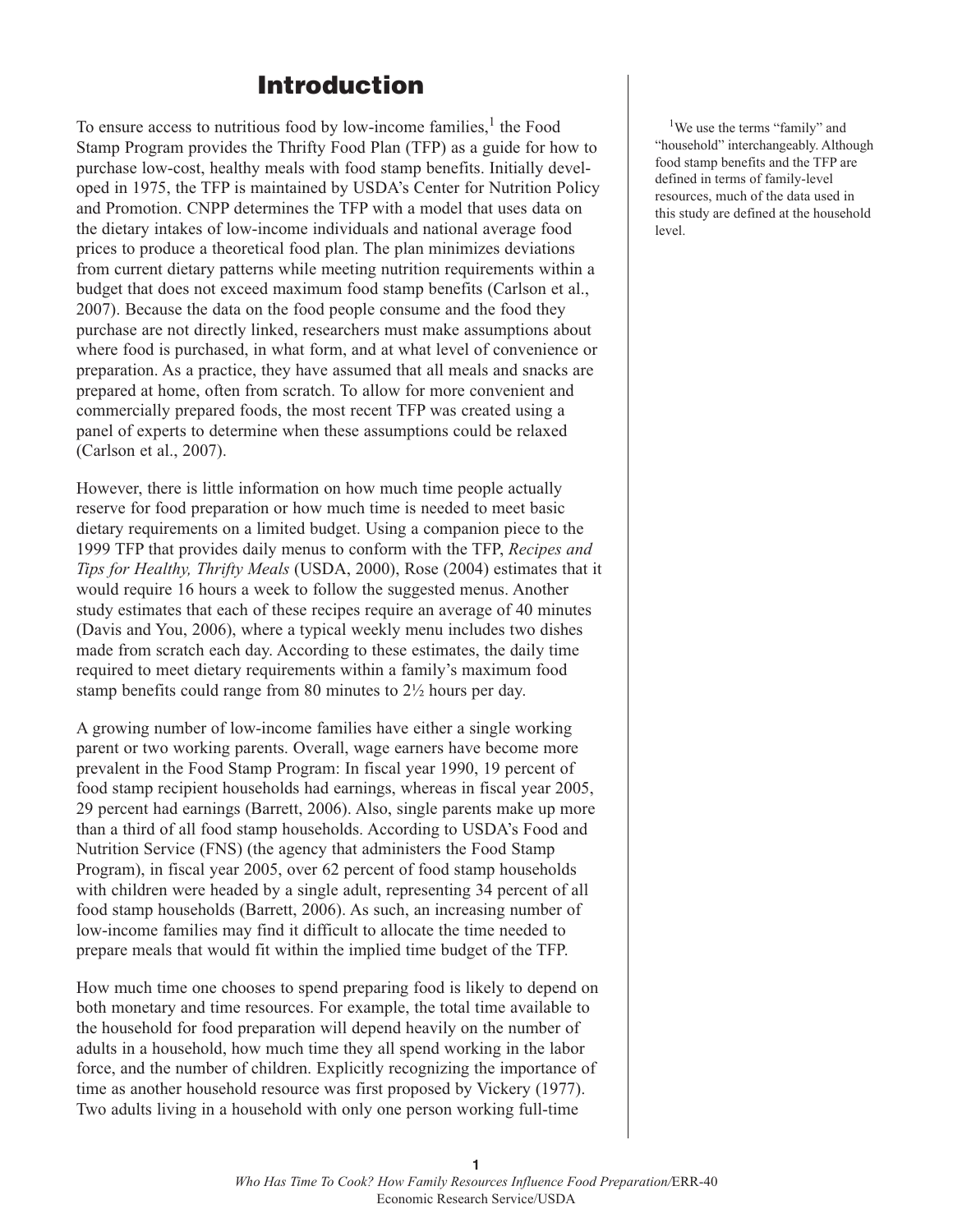outside of the home will have more total household time to prepare meals compared with a single person who works full-time. For simplicity, we refer to the total number of adult hours available for household activities as "household time." In reference to poverty measures, this relationship has consequences for low-income households with less household time because the food assistance they receive is calculated according to a uniform TFP formula (or poverty line in Vickery's case) that assumes a certain, average level of time availability. Because time spent in preparing food generally reduces the monetary cost of food and commercially prepared food costs relatively more, the food stamp benefit level implied by a uniform TFP may not fully address the needs of households that are low on both monetary resources and total household time.

We assess how sensitive time allocated to food preparation is to both monetary and time resources. We use data from the 2003-04 American Time Use Survey (ATUS) to estimate how the time an individual spends preparing food varies with labor force participation, wages, the presence of children and other adult household members, and earnings and labor force participation of other family members. Ideally, we would analyze total household time, but the time use data are only available for individuals. Thus, we must infer the effect of total household time by examining differences across individuals living in different household types.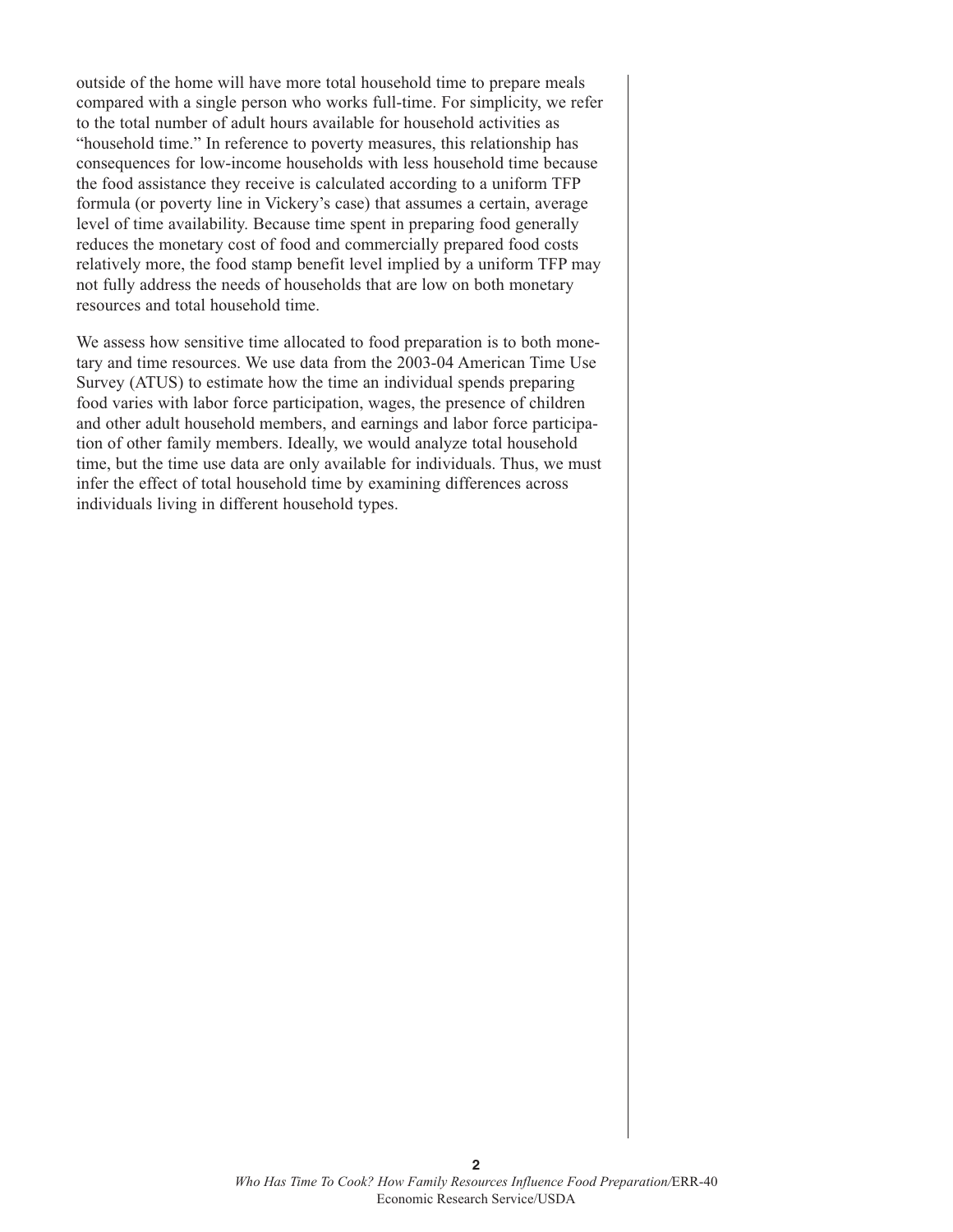## **So Many Choices, So Little Time: How Economic and Sociodemographic Factors Influence the Way We Spend Our Time**

The framework developed in Becker's household production model (1965) is often used to analyze individual time-allocation choices. <sup>2</sup> This model assumes that individuals maximize utility from consumption goods and leisure time, subject to constraints on their time, budget, and ability to make consumption goods themselves. The model explicitly recognizes time as a valued input that is optimally allocated to produce income, consumption goods, and leisure. It predicts that individuals choose a mix of time and purchased inputs that maximizes well-being while minimizing the full cost (time and money) of doing so. The resulting supply of time spent in preparing food is determined by the price of inputs, wages, household income, and other individual and household characteristics.

In this framework, increasing wages and payoffs from time spent working will typically reduce the time spent in producing goods and services for personal use. Increasing other household assets, such as the earnings of other family members, may also reduce the time an individual spends in home production activities like cooking. Indeed, as family incomes rise, so does spending on convenience foods: A 10-percent increase in income brings about an estimated 4 percent rise in spending on food away from home but only a 1-percent rise in spending for food at home (Blisard, Variyam, and Cromartie, 2003). However, higher earnings of other family members may also increase the individual's time in food preparation if that individual specializes in food preparation in response to having lower relative earnings.

In terms of family characteristics, the number of people living in a household should increase the time required to prepare, cook, and clean up after meals for everyone. Volume discounts and other economies of scale should also make cooking at home more cost-effective for a larger family. We expect that households with more children will devote more time to food preparation, all else equal. Adult individuals who live with other adults may be better able to share responsibilities for certain household tasks than those who live alone or as single parents. One single adult will have less total time to devote to necessary household activities, such as food preparation, compared with two married or partnered individuals.

Individual differences in time-allocation decisions are also likely to depend on the households' overall ability to substitute time for money. All else equal, individuals living in homes with higher household incomes will be more able to afford foods prepared away from home and, therefore, more likely to substitute prepared foods for home-cooked foods. For example, we expect the inverse relationship between an individual's wage rate and time spent cooking to be less pronounced among individuals with lower household income. Similarly, because lower income households are less able to substitute time for money, we expect that some aspects of family composition, such as the number of children and working adults, will have a more pronounced effect on the amount of time they allocate to preparing food.

<sup>2</sup>Although modeling the joint supply of all household members' time would be more precise, the ATUS collects time use data only from a single individual within a household. Thus, modeling these decisions as a household would complicate the conceptual framework and, ultimately, not be directly applicable to the empirical analysis.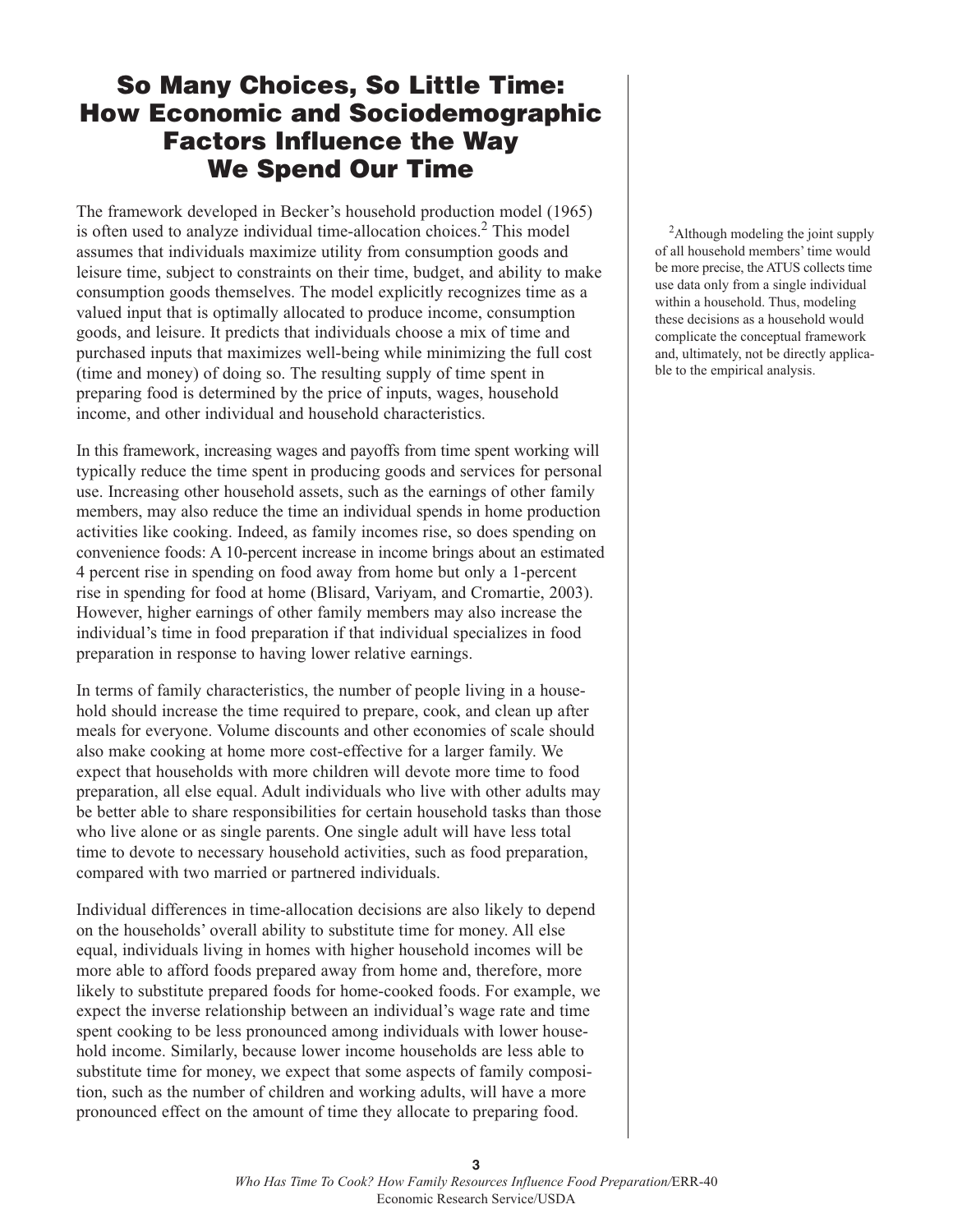In addition to wages, household wealth, and the time availability of other household members, certain sociodemographic characteristics will likely affect how much time an individual allocates to preparing food. For one, we expect to find that women spend more time preparing food than men do even when taking into account other factors that determine food preparation time. As women move into the labor force in greater proportions, the traditional pattern of women doing all of the food preparation is changing. Nonetheless, the tradition persists and women tend to do more household work than men do. Women still spent over twice as much time as men did in child care activities in 2005 and nearly three times more time in food preparation (Bureau of Labor Statistics, 2006). Harnack et al. (1998) also found that men are less likely to be involved in planning or preparing family meals. In households with both female and male household heads, they found that less than 30 percent of male respondents reported any involvement in either planning or preparing family meals, whereas at least 90 percent of females reported involvement with these same tasks.

Although women still tend to do most of the meal planning and preparing in married and partnered homes, as women's hours in paid work increases, their time in food preparation decreases (Zick, 1996). In fact, the increased availability of convenience foods and food away from home has often been attributed to women's increased participation in the labor force. For that reason, we expect that changes in family resources, such as wages, household income, and family composition, will have more prominent effects on women's food-preparation decisions than on men's. Gender roles have also changed over time and differ across cultures. As such, the effects of age, culture, and other factors are likely to differ across gender as well.

In summary, we expect that the amount of time an individual spends preparing food each day to be a function of his or her earnings; the presence, earnings, and labor force participation of other family members; the number of children living in the household, and the individual's sociodemographic characteristics, such as education, ethnicity, and gender.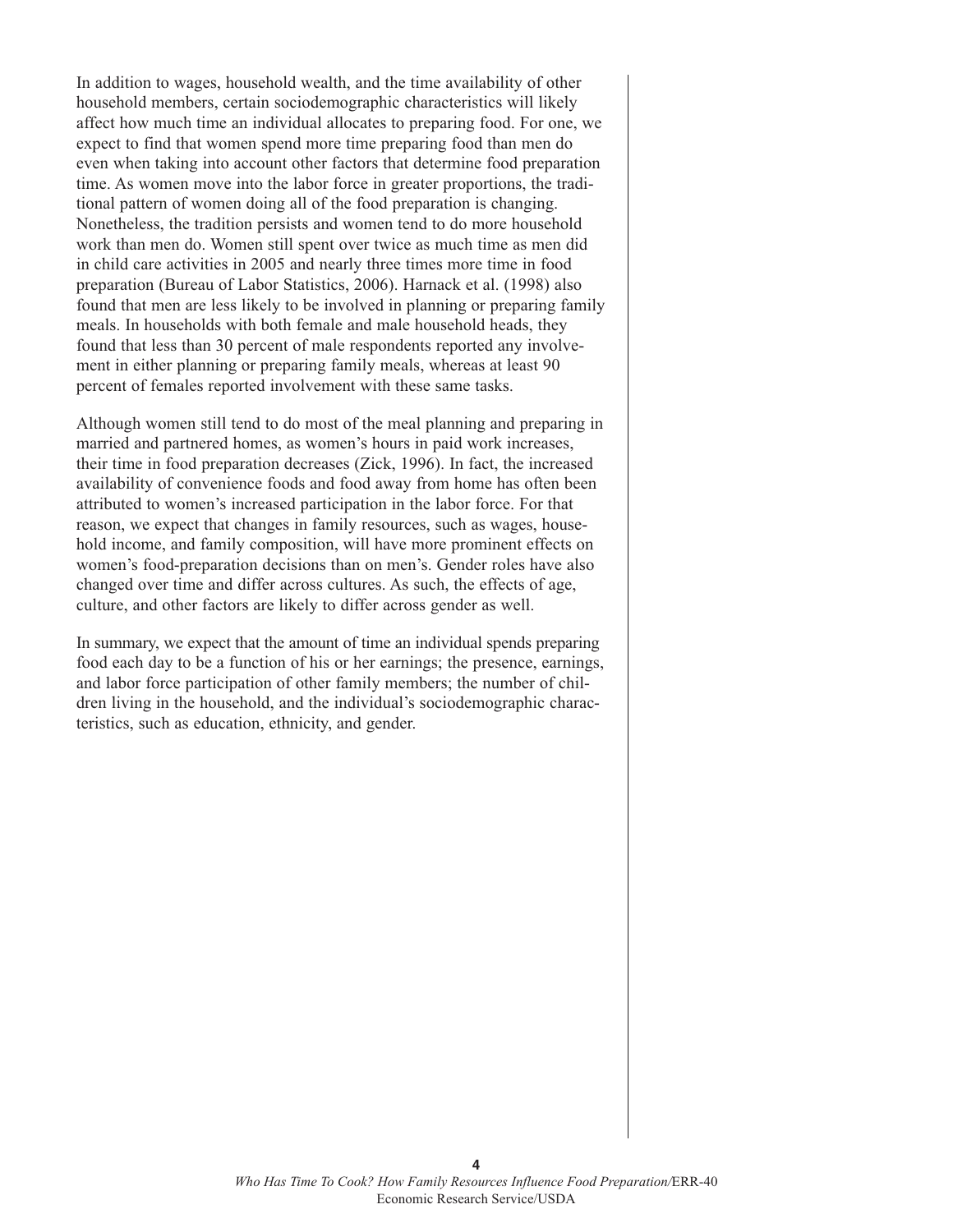## **Modeling Time Use Decisions: Our Data and Econometric Approach**

#### **Data**

We use data from the 2003-04 American Time Use Survey (ATUS), which is administered by the Bureau of Labor Statistics and the Census Bureau. The ATUS is a stratified, three-stage, random and nationally representative sample of households completing their final month of interviews for the Current Population Survey (CPS) (Bureau of Labor Statistics, 2006). To account for the sample design, we used STATA 9.0 and sampling weights to obtain representative parameter estimates. We also specify strata and clustering variables to increase the efficiency of our estimates.

The ATUS interviews one person per household. On average, ATUS interviewed about 1,725 individuals per month in 2003 and 1,100 individuals per month in 2004. Respondents were asked about their activities on the day before their interview, covering a 24-hour period beginning at 4 a.m. Through conversational interviews, each respondent provides a description of the type and duration of each activity in which he or she participated during the previous 24 hours. Survey respondents were asked to identify their primary activity if they engaged in two or more activities simultaneously. Except for time spent caring for children, data on time spent in secondary activities were not included in the 2003-04 ATUS, which may have led to an underestimate of the total amount of time spent in any single activity. For example, someone who cleaned the refrigerator while cooking dinner and reported cleaning as his or her primary activity would have reported fewer minutes in food preparation than someone who spent the same amount of time cooking, but reported no other primary activity.

In addition to detailed activity descriptions, ATUS data also contain demographic information, such as age, gender, ethnicity, and household income as well as information about an individual's labor force participation and the labor force participation and earnings of other household members. All household members ages 15 and older are eligible for the ATUS. Some of these respondents, such as teenage children and elderly parents living with other family members, may not be as involved in preparing meals. If these individuals are also more likely to be single, which we believe they are, then including them in our sample could bias downward the effect of being single. We therefore limit our final sample to include only individuals who identify themselves as the male or female head of household in the CPS interview. Our final sample includes observations from 30,058 adult respondents who are identified as a household head in the CPS interview.

### **Econometric Approach**

Our goal is to estimate if and how much time use decisions vary with differences in specific family and individual characteristics, such as whether or not an individual has a partner or spouse, while holding all other individual and family characteristics constant. For this application, we use multivariate analysis, which allows us to determine the net effect that a single variable has on how much time one spends in food preparation, while holding all other household and individual characteristics constant. Other techniques,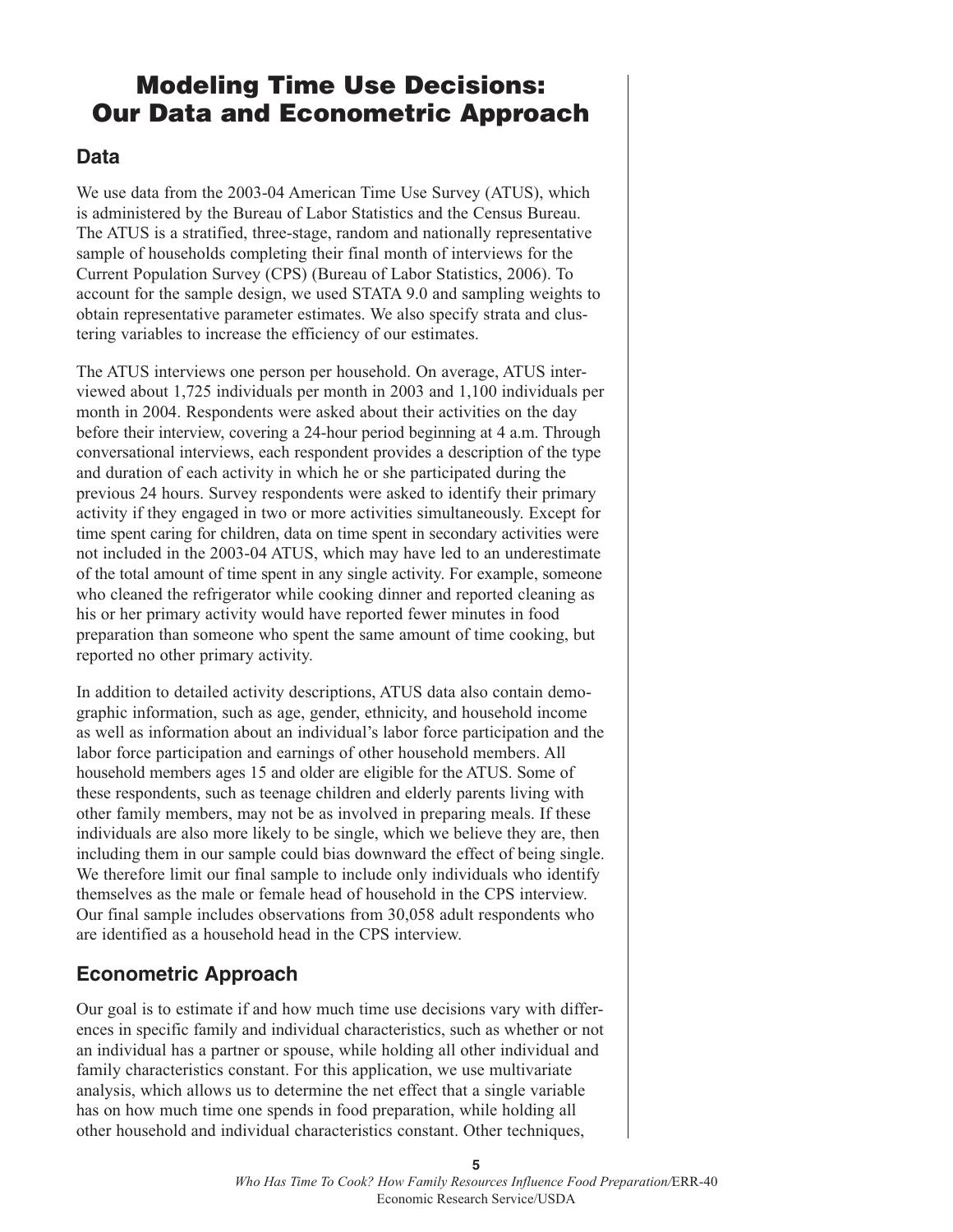such as cross tabulations, would not allow us to look at differences in food preparation by marital status while simultaneously controlling for the employment status of other household members, the number of children in that household, and one's level of education.

Theoretically, the optimal allocation of each household member's time in all possible pursuits is determined simultaneously as a household decision. Due to data limitations, however, we cannot estimate all of these separate decisions and include their impacts on how much time an individual allocates to food preparation, as would be ideal. Consequently, including a measure of labor force participation directly in our model to estimate how much time one spends preparing food will lead to biased estimates.

However, the decision to work outside the home is so important to the decision to allocate time for food preparation that omitting this variable would also bias our results. Working outside the home requires that a large block of one's time be devoted to it—typically 8 or more hours per day. As such, it will greatly reduce the amount of time one can dedicate to other activities like food preparation. Unfortunately, estimating these decisions simultaneously using a two- or three-stage estimator becomes difficult because both food preparation and hours worked outside the home are censored, or take on a zero value, for a large portion of the sample. Among women, 36 percent of our final sample reported no time in food preparation and 41 percent were not in the labor force. Among men, 57 percent reported no time in food preparation and 26 percent were not in the labor force. To circumvent this problem, we run separate estimates of time spent preparing food by those who work full-time (more than 35 hours per week), those who work parttime (less than 35 per week, but employed), and those who are not employed.<sup>3</sup> Note, however, that a potential sample selection bias remains because we are splitting the sample along endogenous choice variables.

Because we expect the effect of some individual and household characteristics to differ by gender and income, we also run separate estimates for women and for low-income households. We define a household as lowincome if that household's income relative to the poverty guideline for a household of the same size is 1.3 or below. This income relative to poverty ratio (IRP) is a common standard for comparing income across households of different sizes. It is used to determine whether an individual or household can qualify for certain food assistance and welfare programs. For example, an IRP of 1.3 or below is one of the first qualifications a household must meet to qualify for food stamp benefits. Researchers also use this same cutoff to calculate the typical diet of low-income consumers when creating the TFP (USDA, 1999). Because the ATUS reports income as a categorical, rather than continuous, variable, we use the midpoint value from each of the income categories and the top code value of \$150,000 for the highest income category to create the IRP values.

Our dependent variable, the amount of time spent each day in food preparation (*TF*), is zero for many individuals. Thus, estimating the relationship between this dependent variable and the independent variables via ordinary least squares would result in inconsistent parameter estimates. We therefore use a Tobit model for our analysis. This model assumes a latent unobservable variable,*TF\** , and an observable variable, *TF*, that is defined to equal

<sup>3</sup>See Jenkins and O'Leary (1995) for analysis of how paid market work should be treated in models of domestic work. They review early literature, some of which included paid work as a regressor and some of which did not.

**<sup>6</sup>**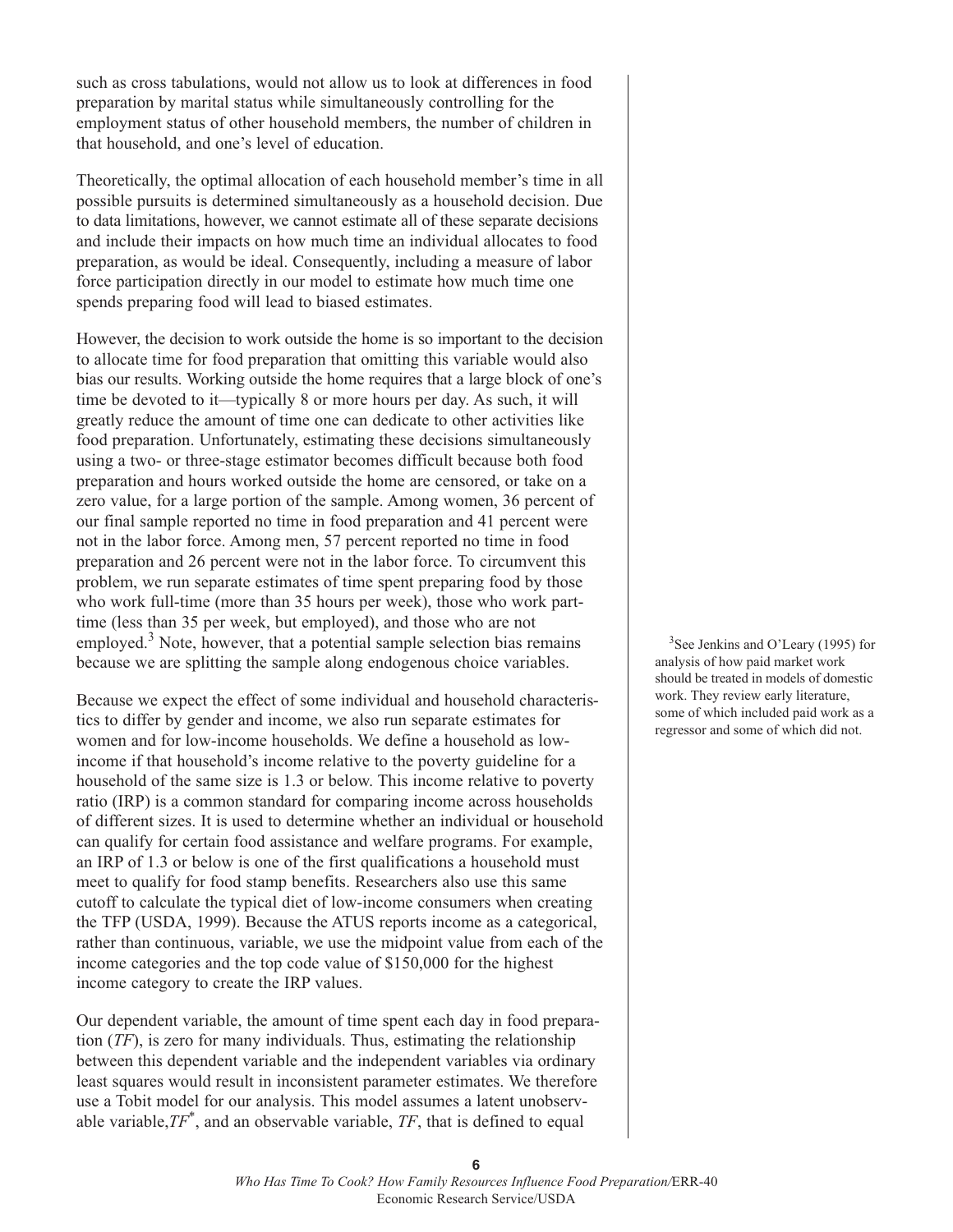this latent variable whenever it takes on a value greater than zero and is defined equal to zero otherwise. The econometric model estimated for the Tobit can then be written as:

$$
TF_{ig} = \begin{cases} 0 & if TF_{ig}^* \le 0, \\ TF_{ig}^* & if TF_{ig}^* > 0. \end{cases}
$$

And the latent variable,  $TF_{i}^*$  is defined as:

$$
TF_{ig}^* = \beta_1 w_{ig} + \beta_2 A_{ig} + \beta_3 w A_{ig} + \beta_4 T F A_{ig} + \beta_5 C_{ig} + \beta_6 D_{ig} + \varepsilon_{ig}
$$

The subscript *i* refers to each individual, and the subscript *g* refers to his or her gender, income (IRP at or below 1.3 or IRP above 1.3), and employment (working full- or part-time or nonworking) grouping, which leaves a total of 12 subgroups.  $TF_{ig}$  is measured as the total minutes spent in preparing food,  $w_{ig}$  is an individual's wage rate,  $A_{ig}$  is the a vector representing the presence of other household adults,  $wA_{ig}$  is a vector of their earnings,  $TFA_{ig}$  is a vector of their household time,  $C_{ig}$  is the number of children living in a household,  $D_{ig}$  is a vector of individual sociodemographic characteristics, and  $\varepsilon_{ig}$  is a normally distributed error term.

#### *Dependent Variable—Time Spent Preparing Food*

Definitions and summary statistics for the variables used in the econometric analysis are found in table 1. The ATUS data contain six activity codes related to food preparation and acquisition. We combine the following four food preparation activities into one because they are all part of the main activity of preparing a meal:

- 1. Preparing food and drinks, which includes cooking and in any way getting food and drinks ready for consumption.
- 2. Serving food and drinks, which includes activities like setting the table.
- 3. Food and kitchen cleanup.
- 4. Storing or putting away food and drinks.

We refer to this general combination variable as "food preparation."

#### *Explanatory Variables*

For individuals in the work force, we use total weekly earnings and the number of hours worked at all jobs to calculate an individual's average hourly wage rate. However, we do not have such information for individuals who are not in the labor force. One way to correct for any possible bias caused from omitting a variable that represents an individual's opportunity cost of time would be to estimate the wage rate an individual would have earned if he or she were employed. Because these estimates are typically determined by the same variables that influence time-allocation decisions, however, using predicted values will also bias estimates. Thus, we opt to use reported wage rates for our entire sample, which means that our estimates among unemployed individuals, whose reported wage rate is zero, will suffer from an omitted-variable bias.<sup>4</sup>

<sup>4</sup>We ran all of our estimates using predicted wages and found that the predicted values of time spent in food preparation were extremely similar when using either reported or predicted wage rates. Also, there were few changes in terms of magnitude or significance of our parameter estimates. In using predicted wages, the biggest changes in significance were among variables meant to capture sociodemographic variables education and urbanization—which is not surprising because these variables are most likely positively correlated with wage rates. Thus, our estimates that do not include wages for unemployed individuals may be downward biased for these variables. Conversely, any variables that are negatively correlated with either the probability of working or an opportunity cost of time wage may have an upward bias.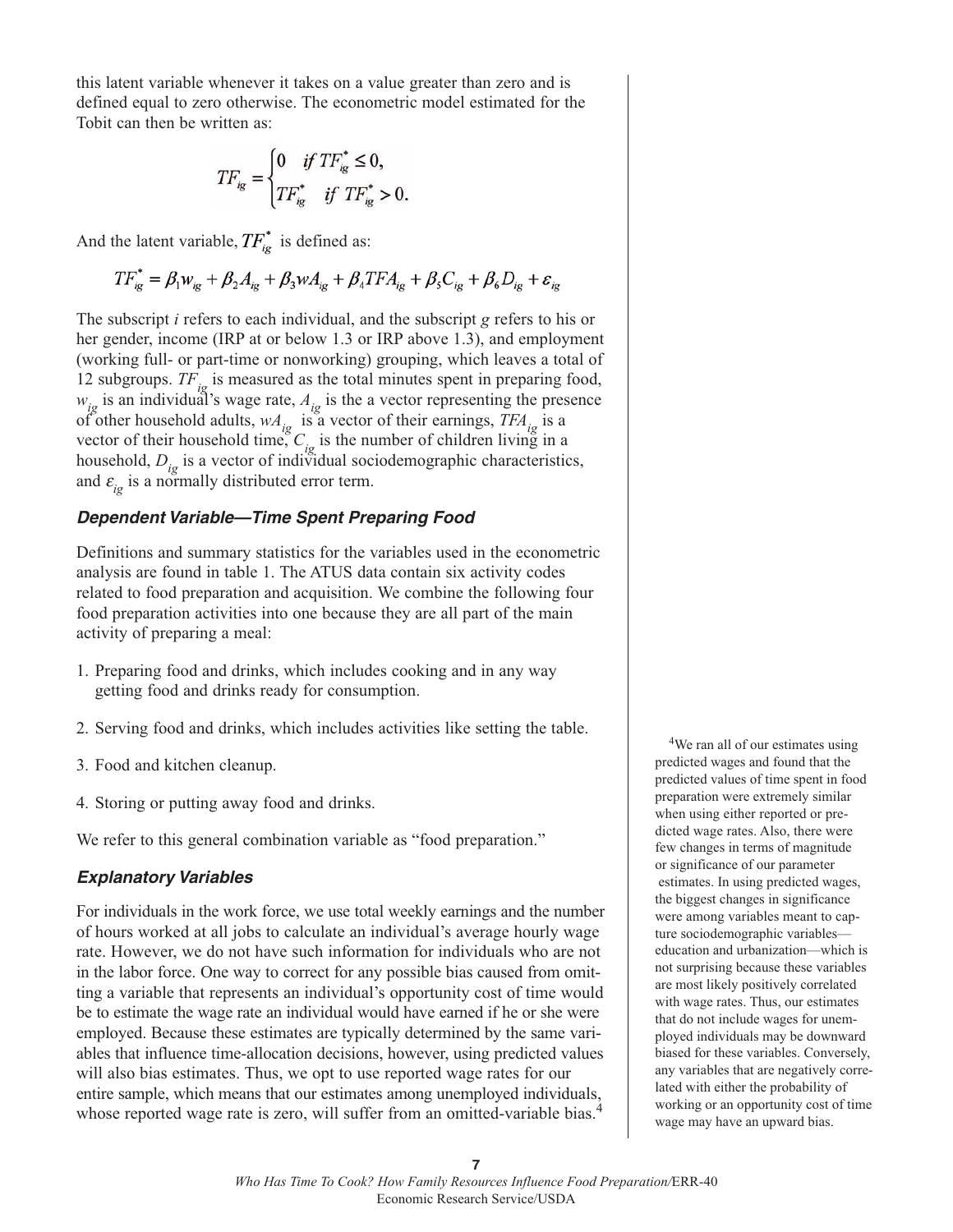Table 1

|  |  | Summary statistics for how much time family and individual characteristics affect time spent preparing food |  |  |
|--|--|-------------------------------------------------------------------------------------------------------------|--|--|

| Variable                             | Definition and units                                                                                                          | Mean   | Standard<br>deviation |
|--------------------------------------|-------------------------------------------------------------------------------------------------------------------------------|--------|-----------------------|
| Dependent variable:<br>Food time     | Daily sum of minutes spent in food preparation                                                                                | 39.59  | 58.00                 |
| Separating variables:                |                                                                                                                               |        |                       |
| Full-time                            | 1 if individual works more than 35 hours per week                                                                             | .53    | <b>NA</b>             |
| Part-time                            | 1 if individual works but less than 35 hours per week                                                                         | .12    | NA.                   |
| Nonworking                           | 1 if individual is neither part-time nor full-time employed                                                                   | .35    | NA.                   |
| Low-income                           | 1 if midpoint of household income category divided by poverty<br>guideline for family size is 1.3 or below                    | .17    | <b>NA</b>             |
| Female                               | 1 if individual is female                                                                                                     | .57    | NA                    |
| Monetary and time resources:         |                                                                                                                               |        |                       |
| Reported wage                        | Individual's reported hourly wage rate                                                                                        | 16.53  | 15.79                 |
| Other earnings                       | Midpoint of weekly household income range less individual's<br>weekly contribution                                            | 486.12 | 571.94                |
| Partner                              | 1 if individual has a spouse or unmarried partner                                                                             | .66    |                       |
| Partner's household time             | Maximum number of hours one's partner has for household work.<br>Number of hours in week, less 8 hours for sleep each day and |        |                       |
|                                      | usual hours worked per week                                                                                                   | 55.92  | 44.37                 |
| Extra adults-healthy                 | Number of adults in household who have not identified themselves<br>as sick or disabled                                       | .05    | .25                   |
| Extra adults-unhealthy               | Number of adults in household who are not in the labor force<br>because of disability or illness                              | .01    | .07                   |
| Extra adults' household time         | Maximum number of hours other healthy household adults have for<br>household work                                             | 4.27   | 23.27                 |
| Number of children                   | Total number of children younger than 18 living in household                                                                  | .82    | 1.13                  |
| Young child                          | 1 if one or more children are younger than 5                                                                                  | .17    |                       |
| Sociodemographic shifters:           |                                                                                                                               |        |                       |
| High school only                     | 1 if high school or GED only                                                                                                  | .29    | NA.                   |
| Some college                         | 1 if attended but did not complete a college degree                                                                           | .18    | NA.                   |
| Bachelor's or                        |                                                                                                                               |        |                       |
| associate degree<br>Graduate work or | 1 if received a bachelor's or associate degree                                                                                | .29    | <b>NA</b>             |
| professional degree                  | 1 if received a graduate or professional degree                                                                               | .12    | NA                    |
| Age                                  | Age of respondent in years                                                                                                    | 48.81  | 15.71                 |
| Black (non-Hispanic)                 | 1 if respondent is non-Hispanic Black                                                                                         | .11    | <b>NA</b>             |
| Hispanic                             | 1 if respondent is Hispanic                                                                                                   | .10    | <b>NA</b>             |
| Asian (non-Hispanic)                 | 1 if respondent is Asian                                                                                                      | .02    | NA.                   |
| Other race (non-Hispanic)            | 1 if other ethnicity                                                                                                          | .01    | NA.                   |
| Foreign born                         | 1 if respondent was born outside the United States                                                                            | .11    | NA                    |
| Regional shifters:                   |                                                                                                                               |        |                       |
| Northeast                            | 1 if respondent lives in the Northeast                                                                                        | .20    | NA.                   |
| West                                 | 1 if respondent lives in West                                                                                                 | .35    | NA.                   |
| South                                | 1 if respondent lives in the South                                                                                            | .20    | NA.                   |
| Metropolitan                         | 1 if respondent lives in a metropolitan area                                                                                  | .79    | NA                    |
| Other shifters:                      |                                                                                                                               |        |                       |
| Weekend                              | 1 if time diary was recorded for a weekend day                                                                                | .51    | NA.                   |
| Holiday                              | 1 if time diary was recorded for a holiday                                                                                    | .02    | NA                    |

NA = Not applicable.

Note: Sample includes 30,058 adult respondents who identify themselves as household head (self or spouse) in Current Population Survey interview.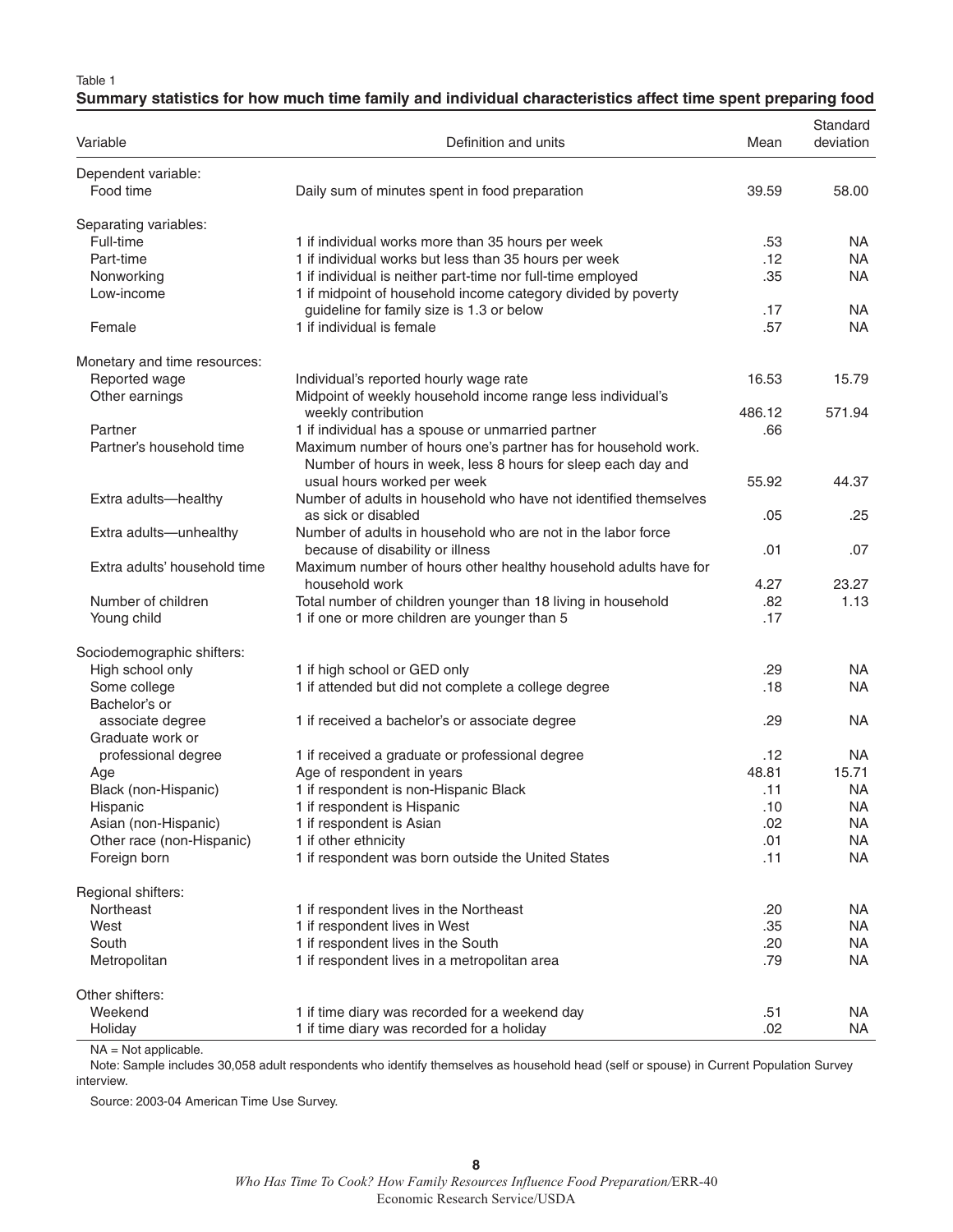In addition to an individual's own wage, other family members' earnings will also influence the entire household's monetary constraints. To approximate the earnings of other household members, we use the midpoint value of the categorical household income variable, convert it to a weekly value, and subtract an individual's weekly contribution.

To estimate how food preparation varies with family time resources, we include the number of adults present in the household and their availability of time for household chores like cooking. We create a categorical variable that takes on a zero or one value if the individual has a partner (married or unmarried) that was present in the household during the time use diary. We also create variables to indicate the number of other adults living in the household during the time use survey. We further classify these individuals as "healthy" or "unhealthy." Although these distinctions may be a bit crude, an individual is classified as unhealthy if he or she indicated the reason for not being in the labor force was due to ill health or disability. All other adults were classified as healthy. We anticipate that each unhealthy adult in a household will increase the time needed for food preparation more than other household adults.

We also anticipate that how much time an individual spends cooking depends on the time availability of other household adults. Thus, we create a variable to measure the maximum amount of time an individual's partner has for household production activities. This variable is simply the total number of hours in a week, less 8 hours a day for sleeping, and the total number of hours the partner or spouse works, on average. We create a similar variable for all healthy adults in a household.

The number of children in a household should increase the time spent preparing food. We also expect that households with young children spend more time preparing food than those with older children. The presence of young children may increase the opportunity cost of eating outside the home. Individuals with children in their care may find that eating food outside the home entails foregoing time that could have been spent reading to children or helping with their homework. For some, it may also reduce the enjoyment of eating outside the home. Thus, we include a dummy variable to indicate whether or not a nonschool-aged child (ages 5 or younger) lives in the household.

Many of the variables we include as individual characteristics, such as age, gender, and education, are self-explanatory. We also include age as a quadratic term because an individual's caloric requirements and health tend to decrease with age. We may therefore see them spending less time preparing meals. To proxy for cultural influences on diet and cooking, we include whether an individual is non-Hispanic White, non-Hispanic Black, Hispanic, Asian, or any other ethnicity and whether that individual was born outside the United States.

To control for possible price variations across regions, we include four regional dummy variables—Northeast, Midwest, West, and South. We include a variable to indicate whether an individual lives in a metropolitan area. We control for whether an individual's time diary was recorded on a weekend because past studies on time use have found very different patterns between weekdays and weekends. We also include a dummy variable to indicate if the diary day was a holiday.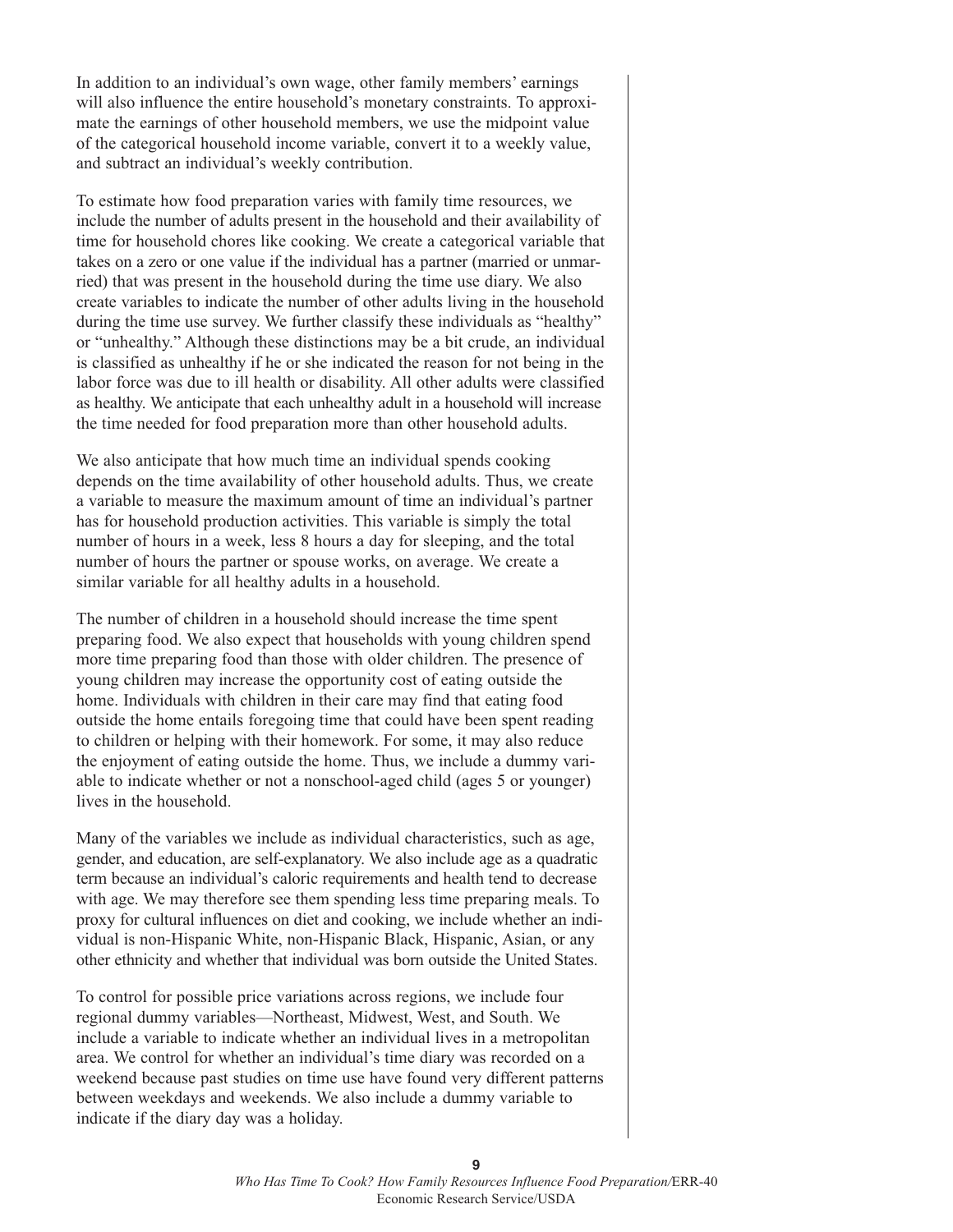## **Findings: Who's Cooking and How Much?**

Estimation results for women and men are reported in tables 2-4, where the reported coefficients indicate the combined effect (in minutes) that each explanatory variable has on both the probability that one spends any time in food preparation and the amount of time he or she spends doing so in a single day. As expected, the results differed greatly for men and women and for whether they were employed or not. Using estimated coefficients and sample means within each subgroup, we estimated the predicted amount of time per day women and men spent preparing food, by income category and labor force participation (tables 2-5 and figs. 1 and 2).

We found very few explanatory variables to be significantly associated with how much time men spend preparing food, especially low-income men. Our results for men also contradict the hypothesis that there is an inverse relationship between household earnings and time spent in food preparation. For both full-time employed and nonworking men, those with lower household income spend less time preparing food than do men in households with higher incomes. Moreover, among men with higher incomes, the relationship between time spent in paid work and time spent preparing food was not clear. One possible reason for this lack of systematic variation among men is that most men still generally spend very little time preparing food compared with women. Our results suggest that men spend about a third less time preparing

#### Figure 1

#### **Time that women spend per day preparing food, by income category and labor force participation**

*Women spend less time preparing food as time requirements of paid work increase, an effect that is less pronounced among low-income women1*



 $1$ Low income = Income-to-poverty ratio of 1.3 or below.

<sup>2</sup>Estimates are calculated using the mean value by income category and working status. Source: Economic Research Service, USDA.

#### Figure 2

#### **Time that men spend per day preparing food, by income category and labor force participation**

*Low-income men also spend less time preparing food as time requirements of paid work increases, but rising income increases the time spent preparing food<sup>1</sup>* 



 $1$ Low income = Income-to-poverty ratio of 1.3 or below.

<sup>2</sup>Estimates are calculated using the mean value by income category and working status. Source: Economic Research Service, USDA.

**10**

*Who Has Time To Cook? How Family Resources Influence Food Preparation/*ERR-40 Economic Research Service/USDA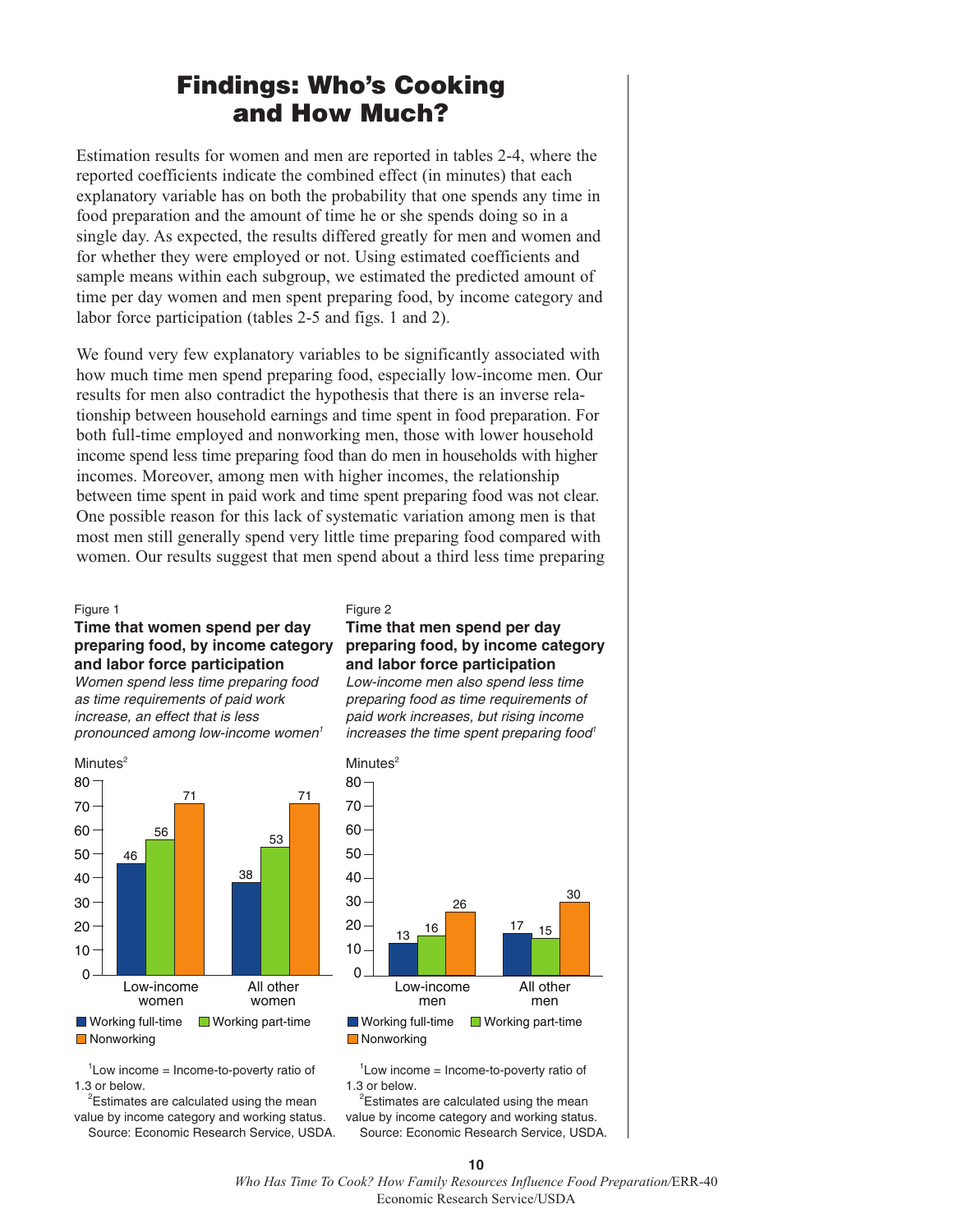food than women do—between 12 and 30 minutes per day. Because our models did not work well for men, we do not discuss the results further.

All of the results for women that we discuss here are estimated to be statistically significant in the regressions. The amount of time women allocate to preparing food appears to conform with standard economic theory: Time spent preparing food in the home decreases with household income. Also, working women spend less time preparing food than nonworking women. Our estimates suggest that nonworking women spend just over 70 minutes per day preparing food, whereas women who work part-time spend 53-56 minutes per day and full-time working women spend 38-46 minutes per day preparing food. 5

In support of our initial hypothesis, we find evidence that low-income working women may be less able to substitute money for time than women with higher income. Our results show that, among low-income women, the time spent preparing food does not decrease significantly with their wage rate. However, higher wage rates are significantly and negatively related to less food preparation time among higher income women who work full-time. An increase in weekly earnings of \$100 would translate into 9 fewer minutes spent in food preparation per day. Time allocated to food preparation does not vary significantly with the earnings of other household members.

In all regressions, single women spend less time preparing food than their partnered counterparts do. The effect of having a partner is among the highest in magnitude of all parameter estimates. Figure 3 shows how the

#### Figure 3

#### **Time that women spend per day preparing food, by marital status, labor force participation, and income category**

*Regardless of employment status, the extra time requirements associated with having a spouse or partner are more pronounced among low-income women, possibly because they are less able to substitute money for time1*



 $1$ Low income = Income-to-poverty ratio of 1.3 or below.

 $^{2}$ These estimates assume that each household has two children and that the spouse or partner works full-time. For all other parameters, estimates are calculated using the mean value by income category and working status.

Source: Economic Research Service, USDA.

5 Although not presented here, we estimated the amount of time spent preparing food for men as well. The results indicate that men spend 13-20 minutes per day preparing food. These differences do not vary predictably by income. Also, the differences between working and nonworking men are much less pronounced than the differences between working and nonworking women.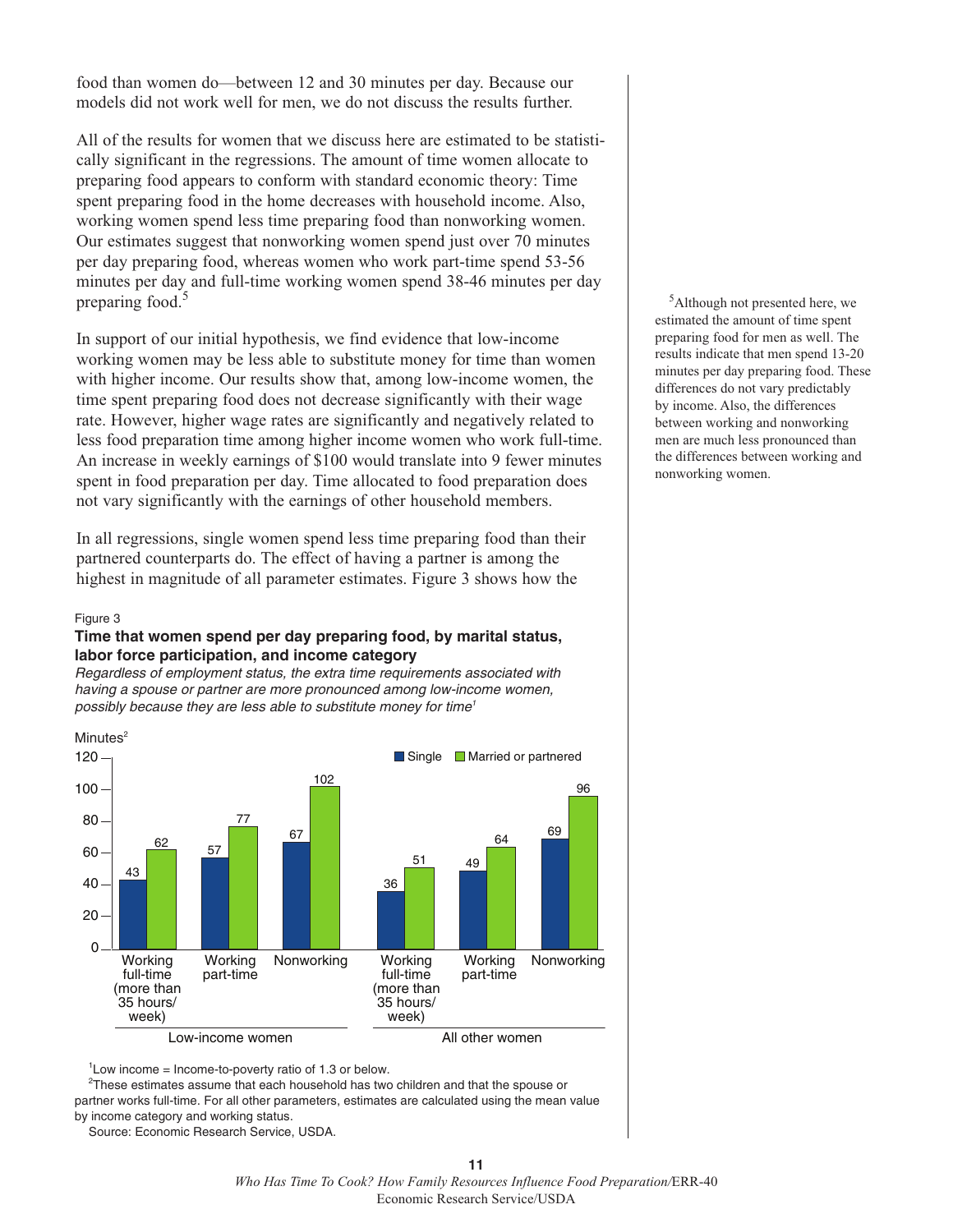estimated time allocated to food preparation by married and single women varies with labor force participation and income category. To control for household size and time availability of the spouse or partner, we calculate predicted minutes in food preparation for a household with two children and a fully employed partner.

As expected, the effect of having a partner varies by household income, likely because individuals with higher household incomes are better able to purchase time-saving inputs. Even after controlling for the number of children, low-income working women with partners spend about 19-20 more minutes per day preparing food than their single counterparts do. Higher income working women with partners, however, spend an additional 15-16 minutes per day. Similarly, among nonworking women, the low-income ones with partners spend about 35 more minutes per day cooking than single women, while nonworking, partnered women with higher incomes spend about 28 more minutes cooking per day than their single counterparts do.

Neither the presence of other healthy adults in the household nor their availability of time for household chores correlates significantly with time spent preparing food. However, among women who work part-time, having an unhealthy adult in the household was positively correlated with more time preparing food, regardless of income. Among low-income women who work full-time, time spent preparing food decreases with the number of unhealthy adults in the household. We find that the number of children in a household is another important determinant of food preparation time for both working and nonworking women. However, this effect was not systematically more pronounced among lower income women as we had expected.

Among low-income women, both part-time employed and nonworking, the amount of time spent preparing food was significantly lower for more educated individuals. However, education and time spent preparing food is not significantly correlated among low-income women who work full-time. The exact opposite is true for higher income women: The negative correlation between education and food preparation is only significant among women who work full-time. This odd result may indicate an omitted variable bias resulting from splitting the sample into employment categories. If the choice to work full-time is positively correlated with education, our estimates on education may be biased downward.

Across income categories, age had a significant, positive effect on the amount of time spent preparing food. Some of the variables used to proxy for culture also significantly affect food preparation. For high-income households, working Asian women spend approximately 11-20 more minutes per day preparing food compared with non-Hispanic White women. Among lower income women who work full-time, Hispanic and Asian women spend more time preparing food. Among higher income women, those born outside the United States spend more time preparing food, regardless of labor force participation. These results may reflect differences in cultural norms or availability of convenient foods that conform to one's traditional diet.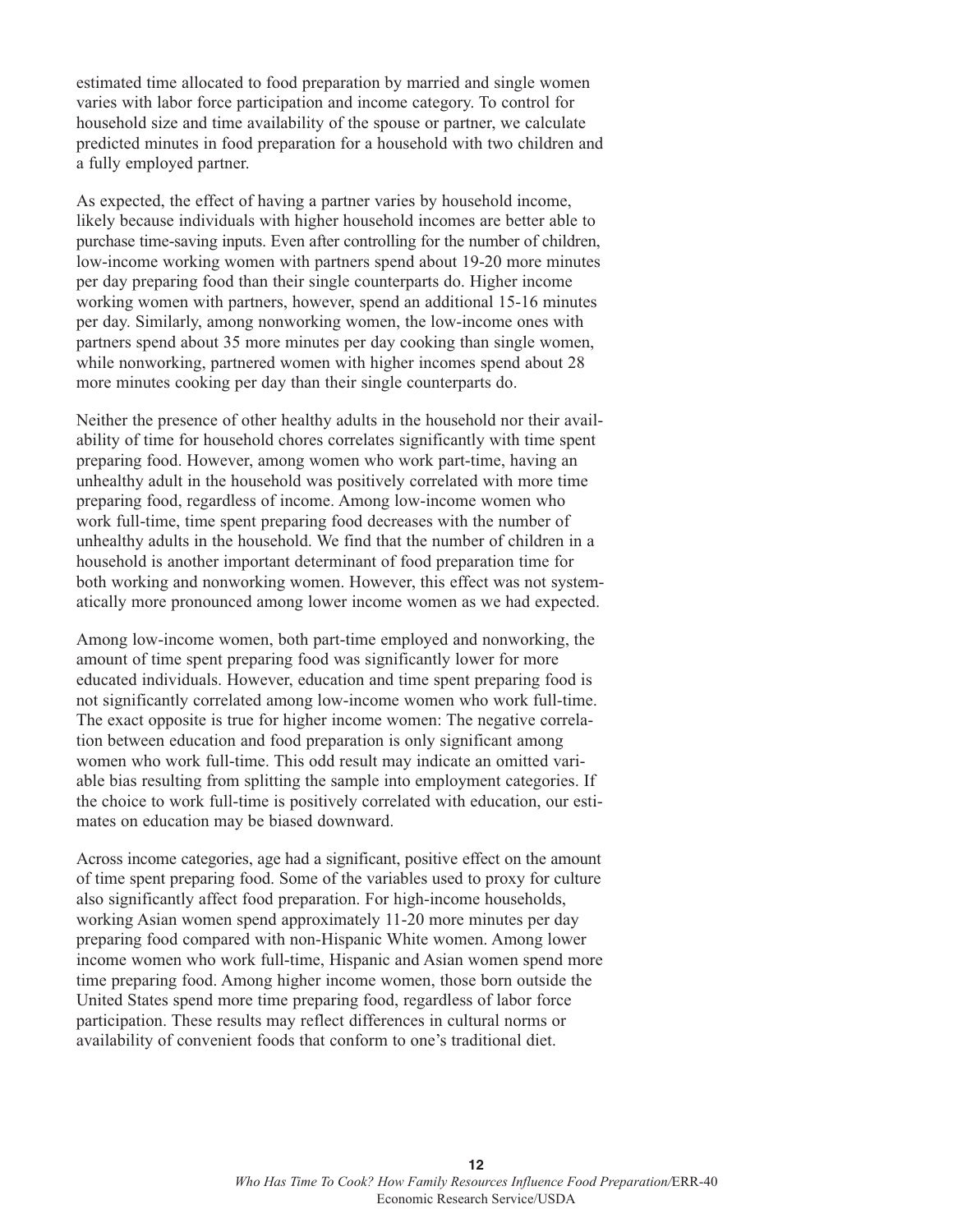#### Table 2 **Estimation results: Determinants of the time low-income women spend preparing food<sup>1</sup>**

|                                      | Working full-time<br>$N=1,505$ |         |              |                     | Working part-time<br>$N = 866$ |       |                     | Not working<br>$N = 2,986$ |              |  |  |
|--------------------------------------|--------------------------------|---------|--------------|---------------------|--------------------------------|-------|---------------------|----------------------------|--------------|--|--|
| Variable                             | Coefficient Z-value            |         | $***$        | Coefficient Z-value |                                | $***$ | Coefficient Z-value |                            | $***$        |  |  |
| Reported wage                        | 0.09                           | 0.36    |              | $-0.16$             | $-1.12$                        |       |                     |                            |              |  |  |
| Other earnings                       | $-.01$                         | $-1.10$ |              | 0                   | $-.27$                         |       | $\mathbf{0}$        | $-0.41$                    |              |  |  |
| Partner                              | 28.63                          | 3.55    | $***$        | 34.06               | 2.26                           | $***$ | 28.77               | 2.92                       | $***$        |  |  |
| Partner's household time             | $-19$                          | $-1.79$ | $\star$      | $-25$               | $-1.36$                        |       | .01                 | .14                        |              |  |  |
| Extra adults-healthy                 | $-43.56$                       | $-1.20$ |              | 25.47               | .39                            |       | .41                 | .01                        |              |  |  |
| Extra adults-unhealthy               | $-23.70$                       | $-1.42$ | $^\star$     | 73.72               | 2.51                           | $***$ | 35.05               | 1.72                       | $\star$      |  |  |
| Extra adults' household time         | .58                            | 1.34    |              | $-28$               | $-.42$                         |       | $-.01$              | $-.04$                     |              |  |  |
| Number of kids                       | 5.09                           | 3.06    | $\star\star$ | 11.18               | 4.21                           | $***$ | 10.37               | 6.76                       | $***$        |  |  |
| Young child                          | 4.99                           | .98     |              | 1.74                | .29                            |       | 5.76                | 1.01                       |              |  |  |
| High school only                     | .65                            | .12     |              | $-22.36$            | $-2.96$                        | $***$ | $-1.13$             | $-29$                      |              |  |  |
| Some college                         | $-2.49$                        | $-.46$  |              | $-24.17$            | $-3.26$                        | $***$ | $-0.97$             | $-19$                      |              |  |  |
| Bachelor's or associate degree       | $-5.71$                        | $-1.07$ |              | $-23.56$            | $-2.48$                        | $***$ | $-3.52$             | $-.75$                     |              |  |  |
| Graduate work or professional degree | $-2.23$                        | $-.35$  |              | $-13.27$            | $-1.14$                        |       | $-21.71$            | $-3.63$                    | $***$        |  |  |
| Age                                  | 1.90                           | 2.14    | $***$        | 1.97                | 1.98                           | $***$ | 1.34                | 2.38                       | $\star\star$ |  |  |
| Age <sup>2</sup>                     | $-.02$                         | $-1.58$ |              | $-0.02$             | $-1.45$                        |       | $-.01$              | $-1.60$                    |              |  |  |
| Black (non-Hispanic)                 | .55                            | .13     |              | .54                 | .09                            |       | .74                 | .17                        |              |  |  |
| Hispanic                             | 12.68                          | 2.04    | $***$        | $-4.17$             | $-.46$                         |       | 6.73                | 1.20                       |              |  |  |
| Asian (non-Hispanic)                 | 25.24                          | 1.94    | $***$        | 25.81               | 1.11                           |       | $-1.67$             | $-12$                      |              |  |  |
| Other race (non-Hispanic)            | $-10.26$                       | $-.84$  |              | $-12.99$            | $-.96$                         |       | $-4.51$             | $-.46$                     |              |  |  |
| Foreign born                         | 7.44                           | 1.09    |              | 4.80                | .53                            |       | 20.00               | 3.10                       | $***$        |  |  |
| Northeast                            | $-4.19$                        | $-.98$  |              | $-2.93$             | $-.38$                         |       | $-3.22$             | $-.75$                     |              |  |  |
| West                                 | $-8.74$                        | $-2.28$ | $***$        | $-10.02$            | $-1.87$                        |       | 1.66                | .44                        |              |  |  |
| South                                | $-4.51$                        | $-.98$  |              | $-6.73$             | $-1.10$                        |       | $-3.73$             | $-0.87$                    |              |  |  |
| Metropolitan                         | $-6.04$                        | $-1.30$ |              | $-1.36$             | $-26$                          |       | $-5.06$             | $-1.45$                    |              |  |  |
| Weekend                              | 3.54                           | 1.06    |              | $-3.00$             | $-.75$                         |       | $-7.59$             | $-2.63$                    | $***$        |  |  |
| Holiday                              | 4.45                           | .33     |              | 80.98               | 2.62                           | $***$ | 7.50                | .69                        |              |  |  |
| Left censored observations           |                                | 466     |              | 208                 |                                |       | 667                 |                            |              |  |  |
| Uncensored observations              | 1,039                          |         |              | 658                 |                                |       | 2,319               |                            |              |  |  |
| Predicted minutes preparing food     |                                | 46.38   |              | 56.11               |                                |       | 70.59               |                            |              |  |  |
| Pseudo $R^2$                         | .08                            |         |              |                     | .11                            |       |                     | .11                        |              |  |  |

\*\*Parameter estimated to be significant at the 5 percent level.

\*Parameter estimated to be significant at the 10 percent level.

†Predicted minutes are calculated from parameter estimates evaluated at the mean value for each employment, gender, and income group. Note: The predicted excluded dummy variables are (1) less than high school education, (2) White non-Hispanic, (3) unmarried or unpartnered status, (4) Midwest, (5) nonmetropolitan, (6) weekday, and (7) nonholiday.

<sup>1</sup> Income-to-poverty ratio is equal to 1.3 or below.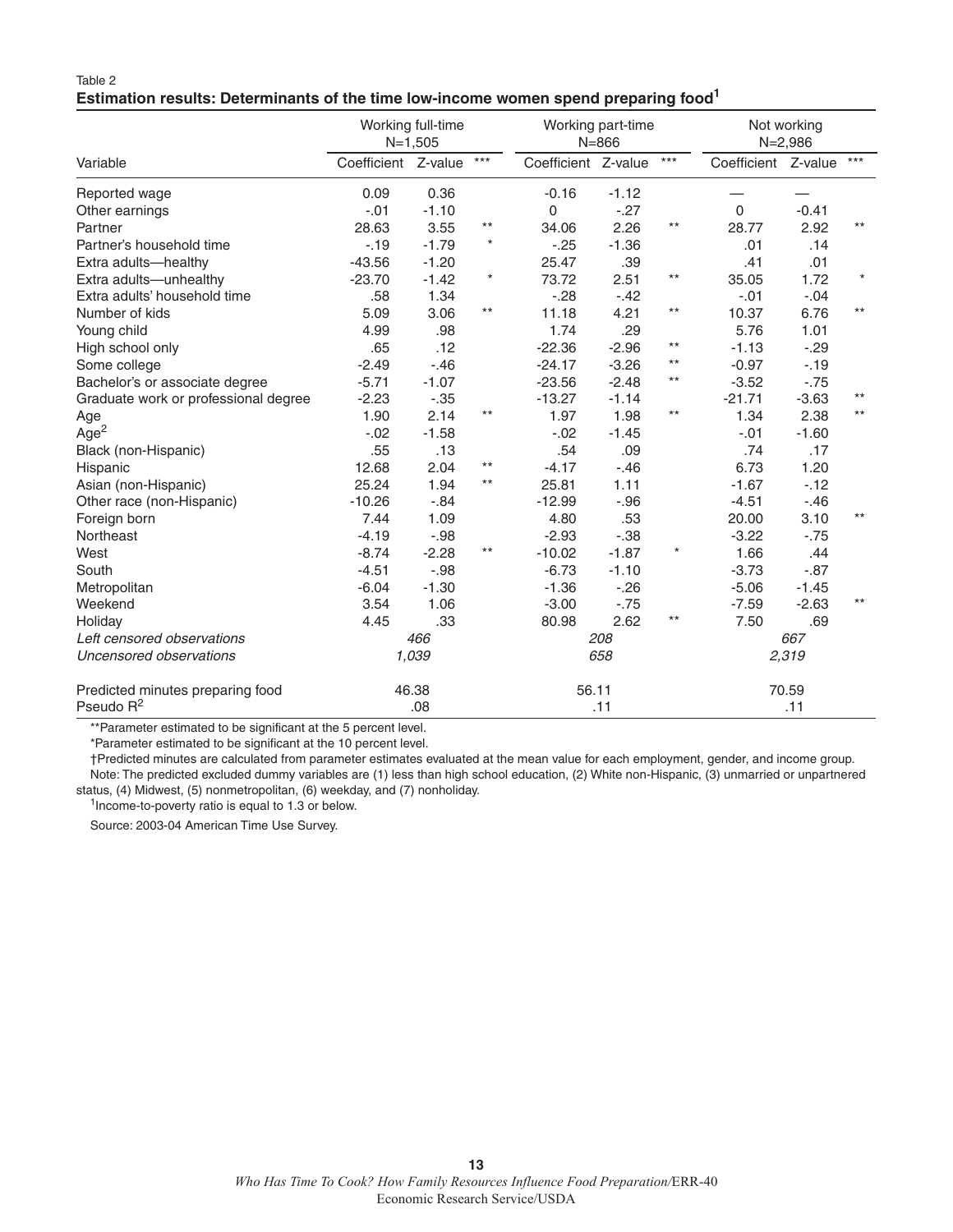#### Table 3 **Estimation results: Determinants of the time all other women spend preparing food1**

|                                      | Working full-time<br>$N = 5,844$ |         |                   |                     | Working part-time<br>$N=1,938$ |         |                     | Not working<br>$N=4,070$ |         |  |
|--------------------------------------|----------------------------------|---------|-------------------|---------------------|--------------------------------|---------|---------------------|--------------------------|---------|--|
| Variable                             | Coefficient Z-value              |         | $\star\star\star$ | Coefficient Z-value |                                | $***$   | Coefficient Z-value |                          | $***$   |  |
| Reported wage                        | $-0.25$                          | $-3.26$ | $***$             | $-0.02$             | $-0.36$                        |         |                     |                          |         |  |
| Other earnings                       | 0                                | $-12$   |                   | 0                   | $-13$                          |         | 0.00                | $-0.37$                  |         |  |
| Partner                              | 21.41                            | 6.27    | $***$             | 25.97               | 3.43                           | $***$   | 25.55               | 3.37                     | $***$   |  |
| Partner's household time             | $-13$                            | $-2.96$ | $***$             | $-18$               | $-2.17$                        | $***$   | $-.02$              | $-28$                    |         |  |
| Extra adults-healthy                 | 18.52                            | 1.12    |                   | $-28.49$            | $-1.11$                        |         | 13.16               | .46                      |         |  |
| Extra adults-unhealthy               | 22.97                            | 1.35    |                   | 60.36               | 7.08                           | $***$   | 9.17                | 1.10                     |         |  |
| Extra adults' household time         | $-22$                            | $-1.29$ |                   | .33                 | 1.23                           |         | $-.11$              | $-.38$                   |         |  |
| Number of kids                       | 5.45                             | 6.47    | $***$             | 7.19                | 4.55                           | $***$   | 11.32               | 7.18                     | $***$   |  |
| Young child                          | 6.14                             | 2.65    | $***$             | 3.39                | .87                            |         | 4.57                | 1.15                     |         |  |
| High school only                     | $-8.25$                          | $-1.93$ | $\star$           | 6.10                | .87                            |         | .40                 | .09                      |         |  |
| Some college                         | $-7.50$                          | $-1.77$ | $^\star$          | 5.70                | .77                            |         | .30                 | .06                      |         |  |
| Bachelor's or associate degree       | $-8.13$                          | $-1.93$ | $^\star$          | 3.78                | .55                            |         | $-2.11$             | $-.47$                   |         |  |
| Graduate work or professional degree | $-10.82$                         | $-2.61$ | $***$             | $-4.53$             | $-.67$                         |         | $-3.23$             | $-.53$                   |         |  |
| Age                                  | 1.73                             | 3.80    | $***$             | 1.19                | 1.72                           | $\star$ | 2.06                | 3.75                     | $***$   |  |
| Age <sup>2</sup>                     | $-.01$                           | $-2.52$ | $***$             | $-.01$              | $-.75$                         |         | $-.01$              | $-2.65$                  | $***$   |  |
| Black (non-Hispanic)                 | $-0.93$                          | $-.36$  |                   | $-5.84$             | $-0.89$                        |         | $-1.32$             | $-28$                    |         |  |
| Hispanic                             | 1.22                             | .44     |                   | 7.36                | 1.11                           |         | 10.02               | 1.76                     | $\star$ |  |
| Asian (non-Hispanic)                 | 11.27                            | 2.01    | $^{\star\star}$   | 20.60               | 2.02                           | $***$   | 8.61                | 1.08                     |         |  |
| Other race (non-Hispanic)            | 2.30                             | .40     |                   | $-5.75$             | $-.54$                         |         | $-6.77$             | $-1.05$                  |         |  |
| Foreign born                         | 6.91                             | 1.95    | $\star$           | 16.57               | 2.06                           | $***$   | 21.23               | 4.16                     | $***$   |  |
| Northeast                            | 7.70                             | 3.45    | $***$             | 3.33                | .93                            |         | 6.32                | 1.74                     | $\star$ |  |
| West                                 | 1.25                             | .74     |                   | $-3.33$             | $-0.89$                        |         | 3.27                | 1.06                     |         |  |
| South                                | 2.21                             | 1.14    |                   | $-1.16$             | $-.31$                         |         | 2.52                | .73                      |         |  |
| Metropolitan                         | .09                              | .05     |                   | $-5.64$             | $-1.51$                        |         | $-6.19$             | $-2.03$                  | $***$   |  |
| Weekend                              | 10.49                            | 7.55    | $***$             | 3.96                | 1.47                           |         | $-12.74$            | $-5.80$                  | $***$   |  |
| Holiday                              | 21.23                            | 1.84    | $\star$           | 6.63                | .53                            |         | 21.12               | 1.47                     |         |  |
| Left censored observations           |                                  | 1,870   |                   | 464                 |                                |         | 819                 |                          |         |  |
| Uncensored observations              |                                  | 3,974   |                   | 1,474               |                                |         | 3,251               |                          |         |  |
| Predicted minutes preparing food     |                                  | 38.05   |                   | 53.11               |                                |         |                     | 71.08                    |         |  |
| Pseudo $R^2$                         | .08                              |         |                   |                     | .05                            |         | .07                 |                          |         |  |

\*\*Parameter estimated to be significant at the 5 percent level.

\*Parameter estimated to be significant at the 10 percent level.

†Predicted minutes are calculated from parameter estimates evaluated at the mean value for each income group.

Note: The predicted excluded dummy variables are (1) less than high school education, (2) White non-Hispanic, (3) couple-headed household, and (4) Midwest.

<sup>1</sup>Income-to-poverty ratio is above 1.3.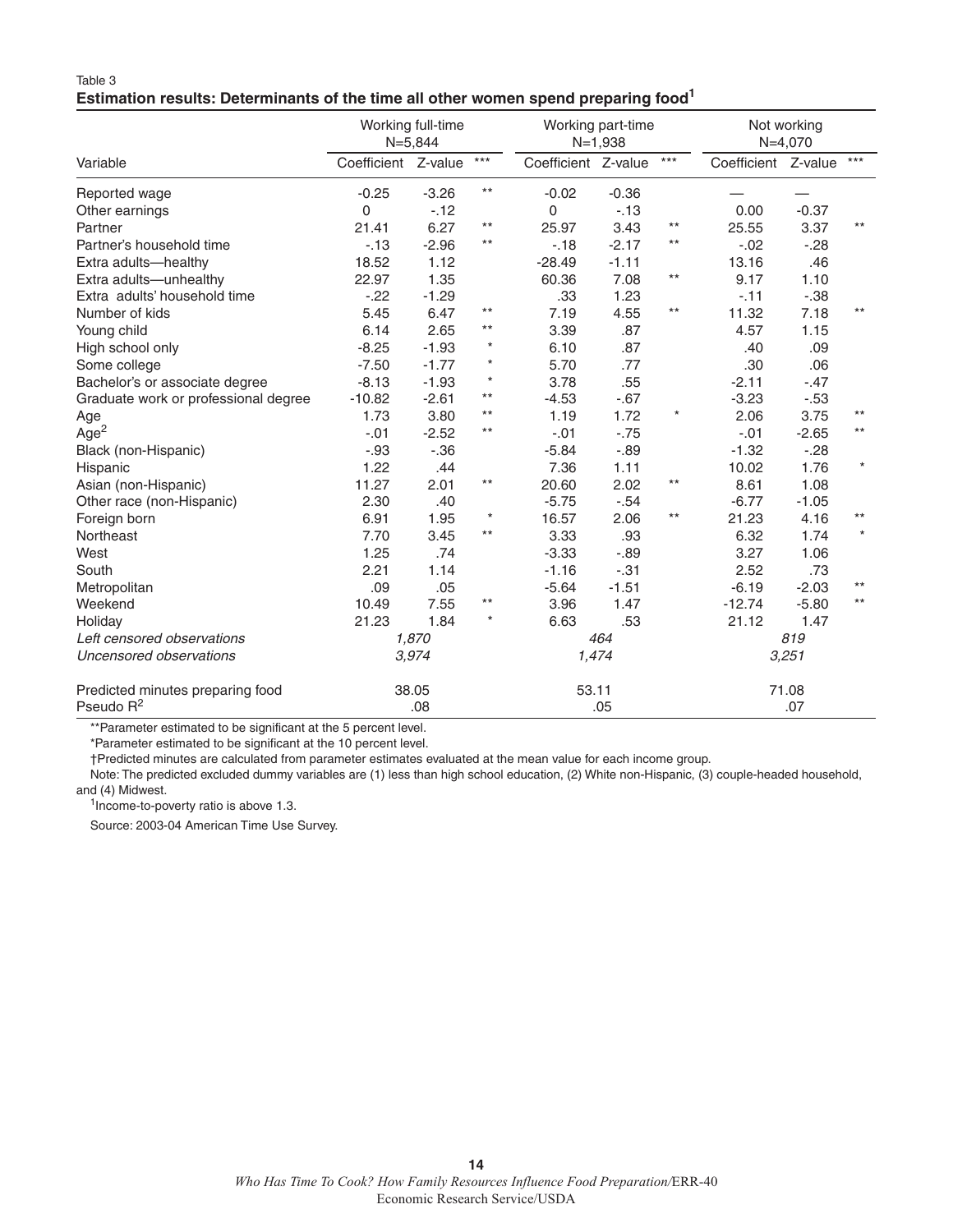#### Table 4 **Estimation results: Determinants of the time low-income men spend preparing food1**

|                                                           | Working full-time<br>$N=1,594$ |         |       | Working part-time<br>$N = 273$ |         |         | Not working<br>$N=1,270$ |         |         |
|-----------------------------------------------------------|--------------------------------|---------|-------|--------------------------------|---------|---------|--------------------------|---------|---------|
| Variable                                                  | Coefficient Z-value            |         | $***$ | Coefficient Z-value            |         | $***$   | Coefficient Z-value      |         | $***$   |
| Reported wage                                             | 0.08                           | 1.22    |       | $-0.25$                        | $-1.52$ |         |                          |         |         |
| Other earnings                                            | 0                              | $-.91$  |       | .01                            | 1.32    |         | 0.02                     | 0.84    |         |
| Partner                                                   | 10.49                          | 2.66    | $***$ | 23.49                          | 1.92    | $\star$ | 6.77                     | .48     |         |
| Partner's household time                                  | $-20$                          | $-3.90$ | $***$ | $-26$                          | $-1.75$ | $\star$ | $-20$                    | $-1.43$ |         |
| Extra adults-healthy                                      | $-6.34$                        | $-.52$  |       | $-12.61$                       | $-.47$  |         | $-13.51$                 | $-.49$  |         |
| Extra adults-unhealthy                                    | $-15.29$                       | $-1.25$ |       | $-173.56$                      | $-5.79$ | $***$   | $-15.11$                 | $-1.34$ |         |
| Extra adults' household time                              | .08                            | .59     |       | .11                            | .41     |         | 0                        | $-.01$  |         |
| Number of kids                                            | .57                            | .73     |       | .72                            | .33     |         | 6.57                     | 2.21    | $***$   |
| Young child                                               | 6.71                           | 2.09    | $***$ | 2.28                           | .32     |         | $-2.02$                  | $-.27$  |         |
| High school only                                          | $-.33$                         | $-13$   |       | $-3.81$                        | $-0.77$ |         | 10.45                    | 2.23    | $***$   |
| Some college                                              | .12                            | .04     |       | $-6.14$                        | $-1.21$ |         | $-66$                    | $-14$   |         |
| Bachelor's or associate degree                            | 3.30                           | 1.14    |       | $-8.85$                        | $-1.73$ | *       | 15.92                    | 1.92    | $\star$ |
| Graduate work or professional degree                      | 1.58                           | .43     |       | $-7.84$                        | $-1.55$ |         | 3.99                     | .53     |         |
| Age                                                       | $-.21$                         | $-.51$  |       | .85                            | 1.03    |         | .81                      | 1.35    |         |
| Age <sup>2</sup>                                          | $\Omega$                       | .81     |       | $-.01$                         | $-0.83$ |         | $-.01$                   | $-.92$  |         |
| Black (non-Hispanic)                                      | .13                            | .04     |       | .60                            | .11     |         | $-2.17$                  | $-.52$  |         |
| Hispanic                                                  | $-2.37$                        | $-.84$  |       | $-1.54$                        | $-22$   |         | $-11.12$                 | $-1.93$ | $\star$ |
| Asian (non-Hispanic)                                      | $-1.74$                        | $-.43$  |       | 12.49                          | .77     |         | $-23.26$                 | $-2.97$ | $***$   |
| Other race (non-Hispanic)                                 | 1.98                           | .27     |       | $-4.76$                        | $-.52$  |         | $-13.79$                 | $-1.89$ | $\star$ |
| Foreign born                                              | $-1.12$                        | $-.39$  |       | $-6.10$                        | $-1.03$ |         | 17.11                    | 1.88    | $\star$ |
| Northeast                                                 | $-.30$                         | $-13$   |       | 5.57                           | .91     |         | $-5.84$                  | $-1.10$ |         |
| West                                                      | $-2.21$                        | $-1.10$ |       | 1.83                           | .36     |         | .68                      | .16     |         |
| South                                                     | $-10$                          | $-.04$  |       | $-1.22$                        | $-.24$  |         | 5.20                     | .99     |         |
| Metropolitan                                              | $-2.35$                        | $-.96$  |       | $-3.82$                        | $-.78$  |         | 3.94                     | 1.08    |         |
| Weekend                                                   | 5.19                           | 3.10    | $***$ | $-7.34$                        | $-2.16$ | $***$   | .40                      | .13     |         |
| Holiday                                                   | 1.93                           | .34     |       | $-8.38$                        | $-.90$  |         | $-11.53$                 | $-1.29$ |         |
| Left censored observations                                | 1,028                          |         | 162   |                                |         | 669     |                          |         |         |
| Uncensored observations                                   |                                | 566     |       |                                | 111     |         |                          | 601     |         |
| Predicted minutes preparing food<br>Pseudo R <sup>2</sup> | 12.73<br>.03                   |         |       | 16.48<br>.03                   |         |         | 25.63<br>.03             |         |         |

\*\*Parameter estimated to be significant at the 5 percent level.

\*Parameter estimated to be significant at the 10 percent level.

Note: The predicted excluded dummy variables are (1) less than high school education, (2) White non-Hispanic, (3) couple-headed household, and (4) Midwest.

<sup>1</sup>Income-to-poverty ratio is equal to 1.3 or below.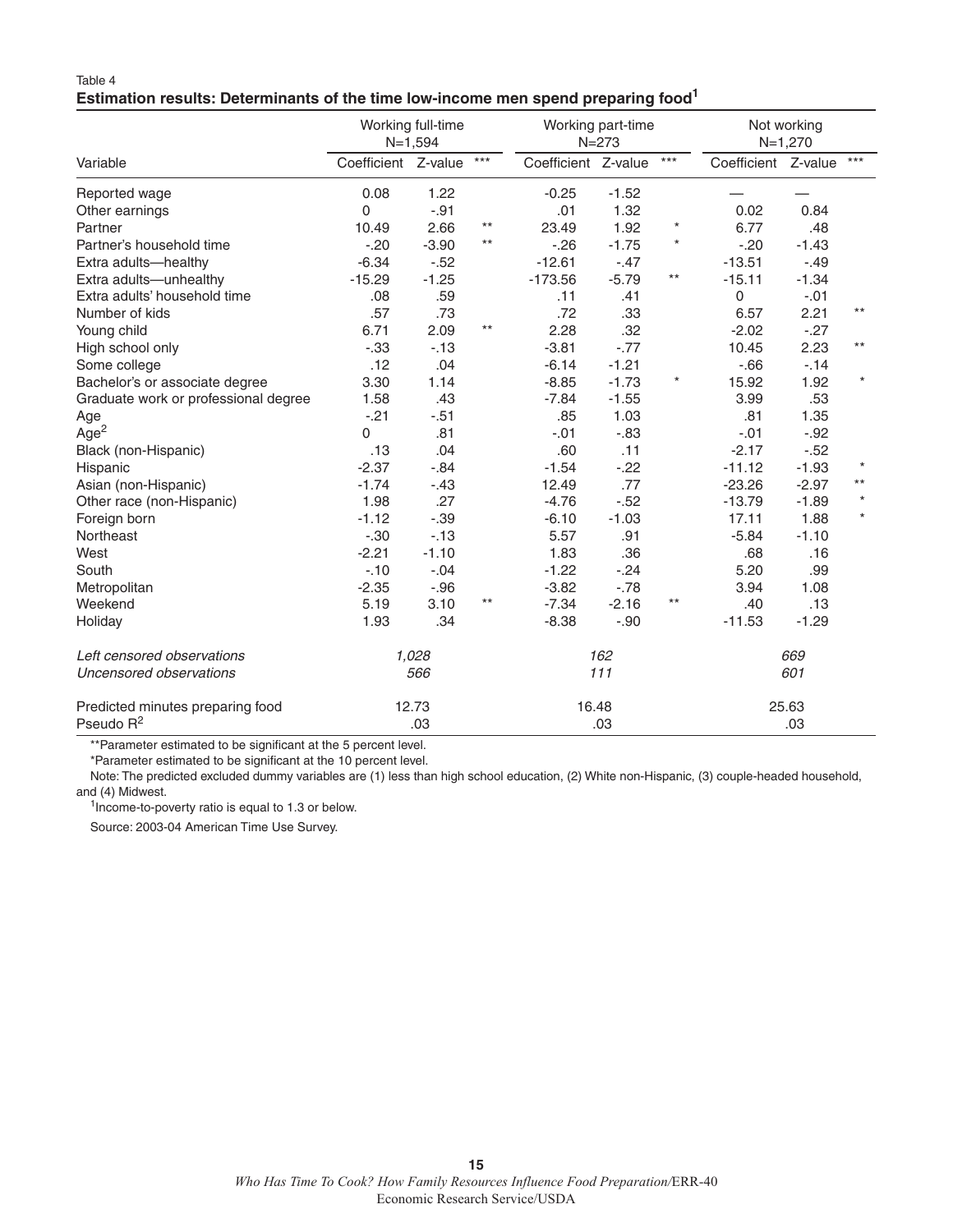#### Table 5 **Estimation results: Determinants of the time all other men spend preparing food1**

|                                      | Working full-time<br>$N=7,086$ |         |                   | Working part-time<br>$N = 535$ |             |       | Not working<br>$N = 2,091$ |         |         |
|--------------------------------------|--------------------------------|---------|-------------------|--------------------------------|-------------|-------|----------------------------|---------|---------|
| Variable                             | Coefficient Z-value            |         | $\star\star\star$ | Coefficient Z-value            |             | $***$ | Coefficient Z-value        |         | $***$   |
| Reported wage                        | $-0.02$                        | $-0.62$ |                   | $-0.10$                        | $-2.56$     | $***$ |                            |         |         |
| Other earnings                       | 0                              | $-1.78$ | $\star$           | 0                              | $-1.40$     |       | $\mathbf 0$                | 1.37    |         |
| Partner                              | 9.89                           | 5.01    | $***$             | 22.08                          | 2.79        | $***$ | 26.10                      | 3.21    | $***$   |
| Partner's household time             | $-17$                          | $-7.11$ | $***$             | $-23$                          | $-2.34$     | $***$ | $-.36$                     | $-4.19$ | $***$   |
| Extra adults-healthy                 | $-4.53$                        | $-.60$  |                   | $-.02$                         | $\mathsf 0$ |       | $-13.54$                   | $-.45$  |         |
| Extra adults-unhealthy               | 1.16                           | .24     |                   | 14.06                          | 1.43        |       | $-23.31$                   | $-1.13$ |         |
| Extra adults' household time         | .05                            | .56     |                   | .02                            | .05         |       | .10                        | .31     |         |
| Number of kids                       | 2.00                           | 4.16    | $***$             | 4.45                           | 2.13        | $***$ | 5.26                       | 2.24    | $***$   |
| Young child                          | 2.94                           | 2.43    | $***$             | $-4.69$                        | $-1.11$     |       | .99                        | .16     |         |
| High school only                     | 1.07                           | .51     |                   | $-5.14$                        | $-.97$      |       | $-.17$                     | $-.04$  |         |
| Some college                         | 1.45                           | .65     |                   | $-5.09$                        | $-1.04$     |       | 3.84                       | .79     |         |
| Bachelor's or associate degree       | 2.28                           | 1.05    |                   | $-.03$                         | $-.01$      |       | 1.16                       | .25     |         |
| Graduate work or professional degree | 3.00                           | 1.25    |                   | $-5.37$                        | $-1.12$     |       | $-2.26$                    | $-.45$  |         |
| Age                                  | .84                            | 3.23    | $***$             | .94                            | 1.55        |       | .07                        | .11     |         |
| Age <sup>2</sup>                     | $-.01$                         | $-2.79$ | $***$             | $-.01$                         | $-1.12$     |       | 0                          | .10     |         |
| Black (non-Hispanic)                 | $-1.16$                        | $-.71$  |                   | $-5.39$                        | $-1.31$     |       | $-4.79$                    | $-1.35$ |         |
| Hispanic                             | $-3.59$                        | $-2.27$ | $***$             | $-4.42$                        | $-.84$      |       | 2.99                       | .34     |         |
| Asian (non-Hispanic)                 | $-4.62$                        | $-1.90$ | $\star$           | $-8.51$                        | $-1.43$     |       | $-13.37$                   | $-2.04$ | $***$   |
| Other race (non-Hispanic)            | 5.14                           | 1.22    |                   | 5.93                           | .36         |       | 11.78                      | .93     |         |
| Foreign born                         | 2.01                           | 1.08    |                   | .12                            | .02         |       | 7.46                       | .99     |         |
| Northeast                            | $-1.01$                        | $-.90$  |                   | $-3.81$                        | $-1.08$     |       | 2.74                       | .78     |         |
| West                                 | $-2.20$                        | $-2.14$ | $***$             | .69                            | .20         |       | 2.84                       | .90     |         |
| South                                | 1.74                           | 1.48    |                   | 3.02                           | .79         |       | $-1.69$                    | $-.47$  |         |
| Metropolitan                         | 1.20                           | 1.18    |                   | 7.35                           | 2.55        | $***$ | 2.69                       | .96     |         |
| Weekend                              | 4.42                           | 5.36    | $^{\star\star}$   | 1.19                           | .41         |       | $-3.21$                    | $-1.26$ |         |
| Holiday                              | 9.12                           | 2.01    | $***$             | $-18.22$                       | $-6.65$     | $***$ | 26.90                      | 1.84    | $\star$ |
| Left censored observations           | 4,072                          |         |                   | 298                            |             |       | 1,060                      |         |         |
| Uncensored observations              | 3,014                          |         |                   | 237                            |             |       | 1,031                      |         |         |
| Predicted minutes preparing food     |                                | 16.82   |                   | 15.33                          |             |       | 30.45                      |         |         |
| Pseudo $R^2$                         | .03                            |         |                   |                                | .02         |       | .03                        |         |         |

\*\*Parameter estimated to be significant at the 5 percent level.

\*Parameter estimated to be significant at the 10 percent level.

†Predicted minutes are calculated from parameter estimates evaluated at the mean value for each income group.

Note: The predicted excluded dummy variables are (1) less than high school education, (2) White non-Hispanic, (3) couple-headed household, and (4) Midwest.

<sup>1</sup>Income-to-poverty ratio is above 1.3.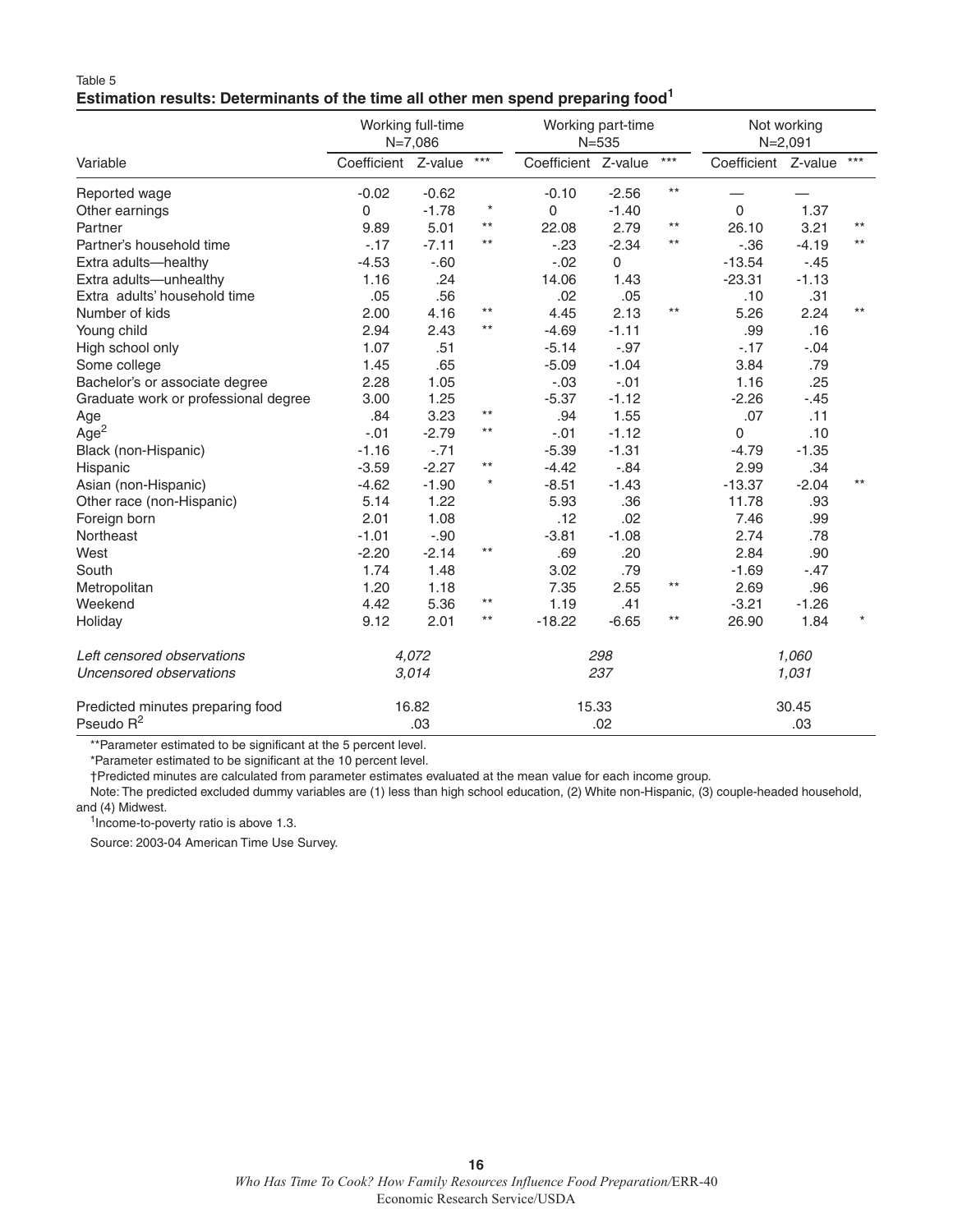## **Conclusions**

The goal of this study was to estimate if and how time allocated to cooking varies with both monetary and time resources. We find that how much time one chooses to spend preparing food does appear to correlate systematically with differences in variables meant to proxy family time resources. We find that working women spend less time cooking than those who do not work outside the home. Being married and having more children living in the household are separately estimated to increase the amount of time a woman spends in food preparation. Also, among low-income women, wages do not significantly affect their food preparation decisions.

These results suggest that, among women, household time resources significantly affect how much time is allocated to preparing food. In fact, we find these effects are greater than household monetary resources: Separately, both working full-time and being a single parent each have a greater impact on time allocated to food preparation than an individual's earnings or household income.

Recent estimates of the time needed to follow TFP recipes range from 80 minutes a day to 16 hours a week. We find that many low-income households—those with two adults or those headed by a single parent that works less than 35 hours a week—allocate enough time for food preparation. However, our estimates also say that low-income women who work full-time spend just over 40 minutes per day and thus may have difficulties meeting the plan's implied time requirements. The food assistance they receive is calculated according to a uniform TFP formula predicated on the assumption of an average level of time availability. Because time spent in food preparation generally reduces the monetary cost of food and commercially prepared food costs relatively more, the food stamp benefit level implied by a uniform TFP is less likely to meet the needs of households that are low on both time and money. Thus, a worthwhile endeavor would be to investigate whether a greater number of healthful, convenient foods could be included in the TFP market basket without requiring higher benefit levels.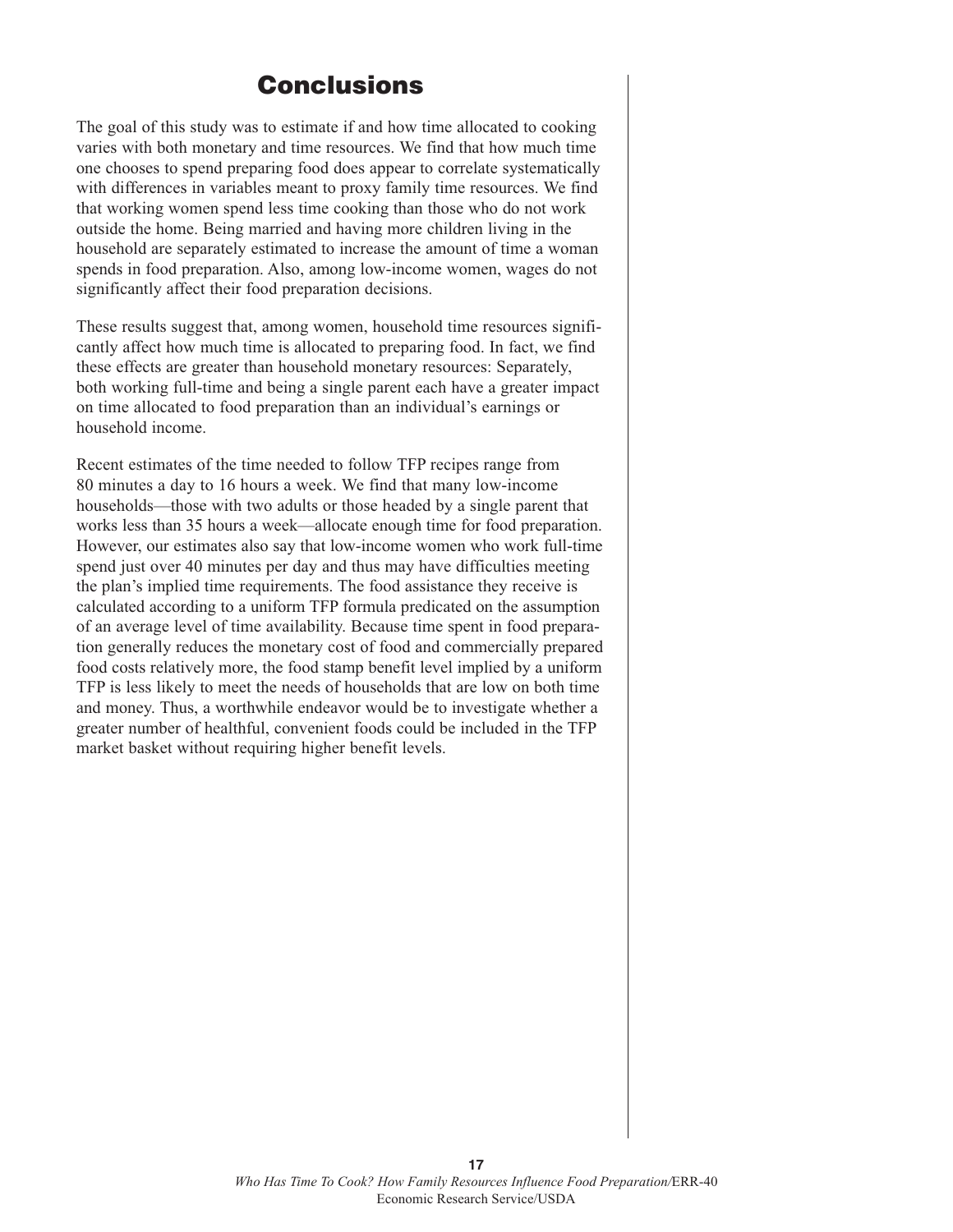## **References**

Barrett, Allison. 2006. *Characteristics of Food Stamp Households: Fiscal Year 2005*, FSP-06-CHAR, U.S. Department of Agriculture, Food and Nutrition Service, Office of Analysis, Nutrition, and Evaluation.

Becker, Gary. 1965. "A Theory of the Allocation of Time," *The Economics Journal* 75(September):493-517.

Blisard, W.N., J.N. Variyam, and J. Cromartie. 2003. *Food Expenditures by U.S. Households: Looking Ahead to 2020*, AER-821, Economic Research Service, U.S. Department of Agriculture, February.

Carlson, Andrea, Mark Lino, Shirley A. Gerrior, and P. Peter Basiotis. 2003. *The Low-Cost, Moderate-Cost and Liberal Food Plans: 2003 Administrative Report*, CNPP-13, Center for Nutrition Policy and Promotion, U.S. Department of Agriculture.

Carlson, Andrea, Mark Lino, Weh-Yen Juan, Kenneth Hanson, and Peter Basiotis. 2007. *The Thrifty Food Plan, 2006 Administrative Report*, CNPP-19, Center for Nutrition Policy and Promotion, U.S. Department of Agriculture.

Davis, George C., and Wen You. 2006. "Preparing Food at Home: What is the Labor Cost?" Selected paper presented at the American Agricultural Economics Association Annual Meeting, Long Beach, CA, July 23-26, 2006.

Deaton, A. 1997. *The Analysis of Household Surveys: A Microeconometric Approach to Development Policy*, Baltimore, MD: Johns Hopkins University Press.

Harnack, L., M. Story, B. Martinson, D. Neumark-Sztainer, and J. Stang. 1998. "Guess Who's Cooking? The Role of Men in Meal Planning, Shopping and Preparation in U.S. Families," *Journal of American Dietetic Association* 98(September):995-1000.

Jenkins, S.P., and N.C. O'Leary. 1995. "Modeling Domestic Work Time" *Journal of Population Economics* 8:265-79.

Polachek, Solomon W., and W. Stanley Siebert. 1993. *The Economics of Earnings*, New York, NY: Cambridge University Press.

Rose, Diego. 2004. "Who Has Time to Cook? New Directions for Food and Nutrition Policy Research on Household Meal Production," Paper presented at the Food and Eating Consequences of Time-Use Decisions: A Research and Policy Conference, Washington, DC, July.

U.S. Bureau of Labor Statistics. 2006. "American Time Use Survey User's Guide: Understanding ATUS 2003, 2004, and 2005," available at http://www.bls.gov/tus/atususersguide.pdf.

U.S. Department of Agriculture, Center for Nutrition Policy and Promotion. 2000. *Recipes and Tips for Healthy, Thrifty Meals Centers for Nutrition Policy and Promotion*, CNPP-11.